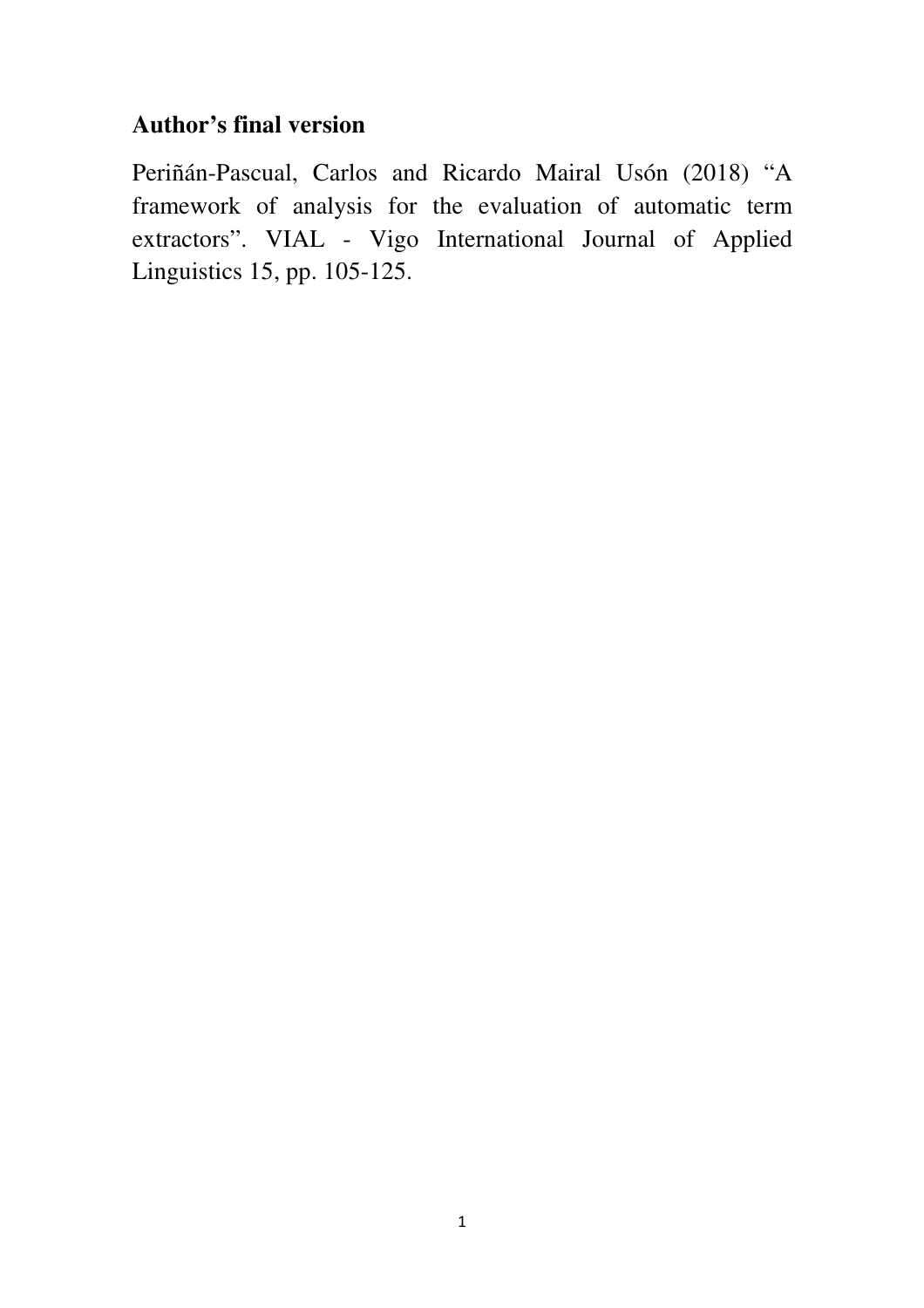# **A framework of analysis for the evaluation of automatic term**

#### **extractors**

Carlos Periñán-Pascual

Universitat Politècnica de València

Paranimf, 1

46730 Gandia (Valencia), Spain

jopepas3@upv.es

Ricardo Mairal-Usón

UNED

Senda del Rey, 7

28040 Madrid, Spain

rmairal@flog.uned.es

### **Abstract**

Departing from previous research on automatic term extraction, the primary aim of this paper is to propose a more robust and consistent framework of analysis for the comparative evaluation of term extractors. Within the different views for software quality outlined in ISO standards, our proposal focuses on the criterion of external quality and in particular on the characteristics of functionality, usuability and efficiency together with the subcharacteristics of suitability, precision, operability and time behavior. The evaluation phase is completed by comparing four online open-access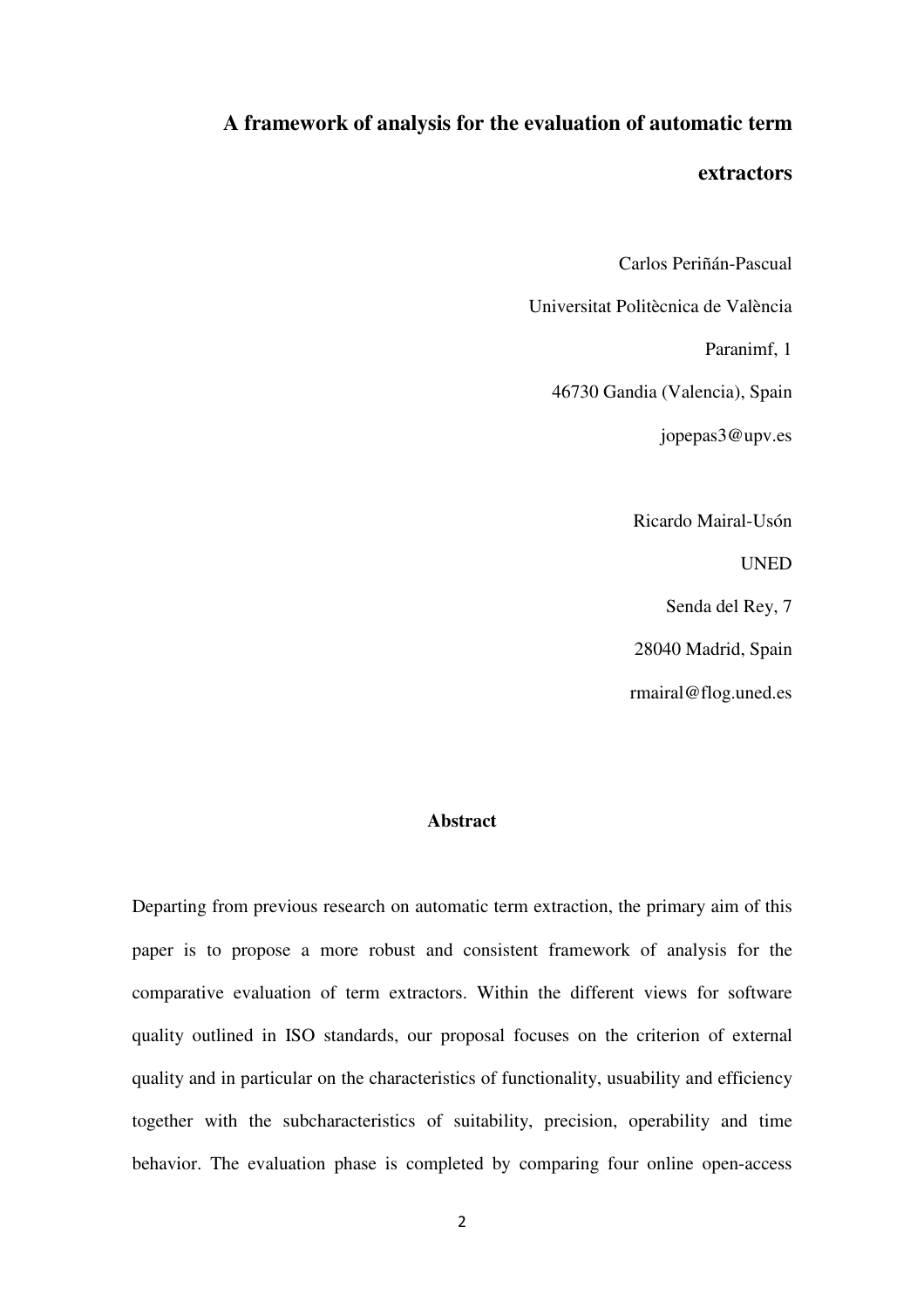automatic term extractors: TermoStat, GaleXtract, BioTex and DEXTER. This latter resource forms part of the virtual functional laboratory for natural language processing (FUNK Lab) developed by our research group. Furthermore, the results obtained from the comparative analysis are discussed.

#### **Resumen**

A partir de investigaciones anteriores sobre extracción automática de términos, este artículo tiene como objetivo fundamental desarrollar una propuesta más consistente y robusta para la evaluación de los extractores terminológicos. De los criterios expuestos en los estándares ISO para la evaluación de la calidad del software, nos centramos en el criterio de calidad externa y, más concretamente, en las características de funcionalidad, usabilidad y eficiencia así como en las subcaracterísticas de adecuación, precisión, operabilidad y comportamiento de tiempos. Aplicamos este marco de análisis para evaluar los siguientes extractores automáticos de términos que son de acceso abierto: TermoStat, GaleXtract, BioTex y DEXTER. Este último recurso forma parte del laboratorio virtual para el procesamiento computacional del lenguaje desde un paradigma funcional (FUNK Lab) desarrollado por nuestro equipo de investigación. Finalmente, presentamos los resultados que hemos obtenido para cada uno de los indicadores.

# **1.** *Introduction*

One of the key areas of interest in our latest research has been the development of a virtual computational laboratory based on functionally-oriented linguistic premises. In particular, we have developed a number of computational resources that are inspired in the analytical tools of Role and Reference Grammar (RRG), a functional linguistic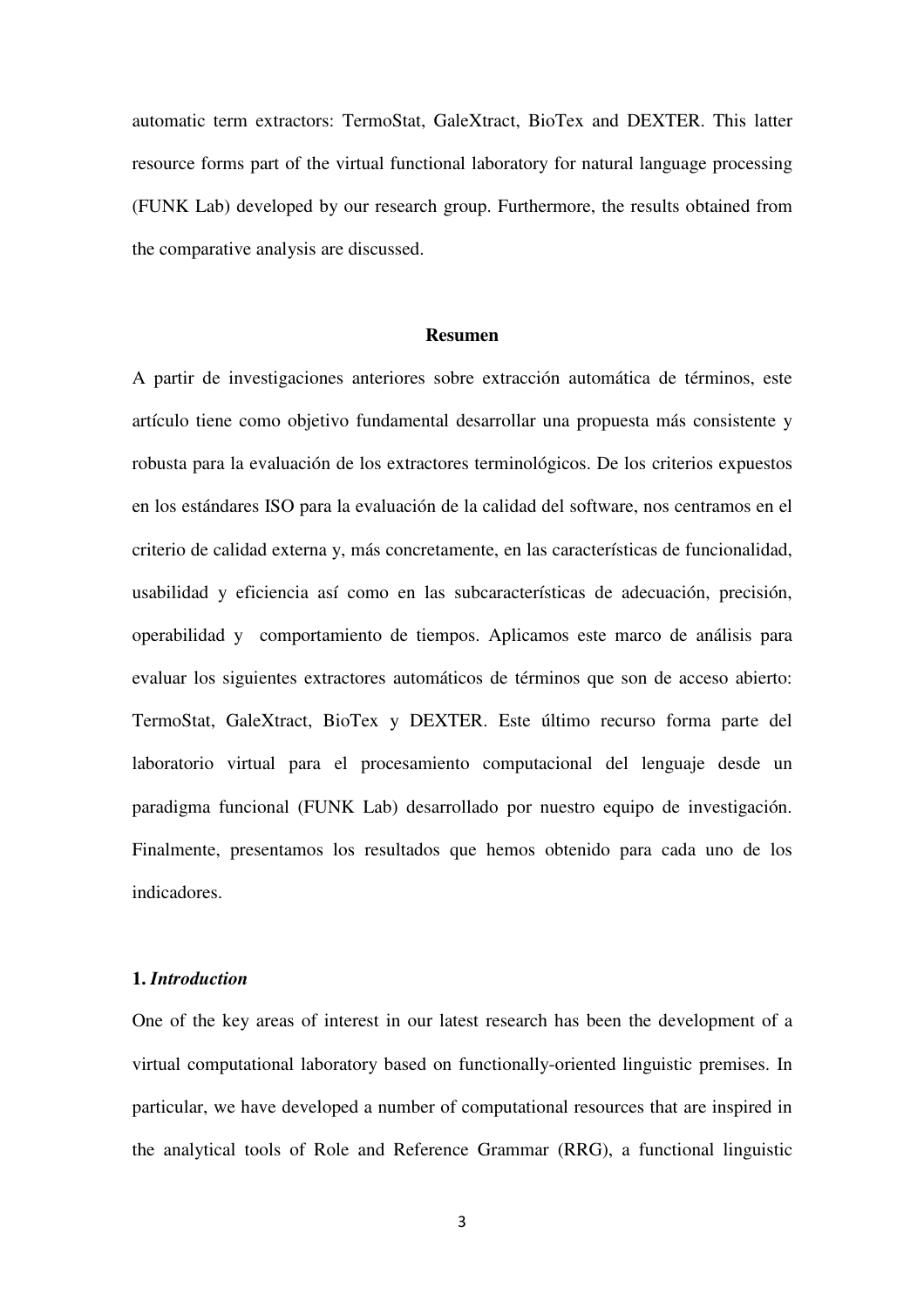theory (cf. Van Valin, 2005; Mairal, Guerrero and González 2012, etc.). One of the strengths of RRG is unequivocally its typological adequacy, that is, its potential to articulate analytical tools that are valid in a multilingual scenario, a feature which makes it particular attractive to be implemented computationally.<sup>1</sup> Within this context, we began to work on the computational adequacy of RRG and developed an inventory of different natural language processing resources and tools. At this stage, the following applications have thus far been developed:

a) Navigator: this tool allows the user to retrieve data from the lexical entries in the English Lexicon (e.g. morphosyntactic, pragmatic and collocational information) and from the conceptual entries in the Core Ontology (e.g. thematic frame, meaning postulate etc), as developed within the framework of the FunGramKB Project.

b) **A**utomatically **R**epresenting **TE**xt **M**eaning via an **I**nterlingua-based **S**ystem (ARTEMIS): this computational resource is currently a proof-of-concept laboratory which allows the automatic generation of a conceptual logical structure (CLS), that is, a fully specified semantic representation of an input text, on the basis of a reduced sample of sentences (cf. Periñán, 2013; Cortés and Mairal, 2016).

c) RONDA (**R**ec**O**gnizi**N**g **D**omains with I**A**TE): this tool is used to categorize a text or a collection of documents in different specialized domains as specified in the IATE database.

d) **CA**tegory- and **S**entiment-based **P**roblem Find**ER** (CASPER): this resource analyses micro-texts (e.g. tweets) for the automatic detection of user-defined problems by following a symbolic approach to topic categorization and sentiment analysis

 $\overline{a}$ 

<sup>&</sup>lt;sup>1</sup>Indeed, a few researchers have recently devoted their work to applying RRG in different computational models, e.g. Diedrichsen, (2013), Guest, (2009), Nolan and Periñán-Pascual (2014), Nolan and Salem (2011), Salem et al. (2008), or Van Valin and Mairal (2014).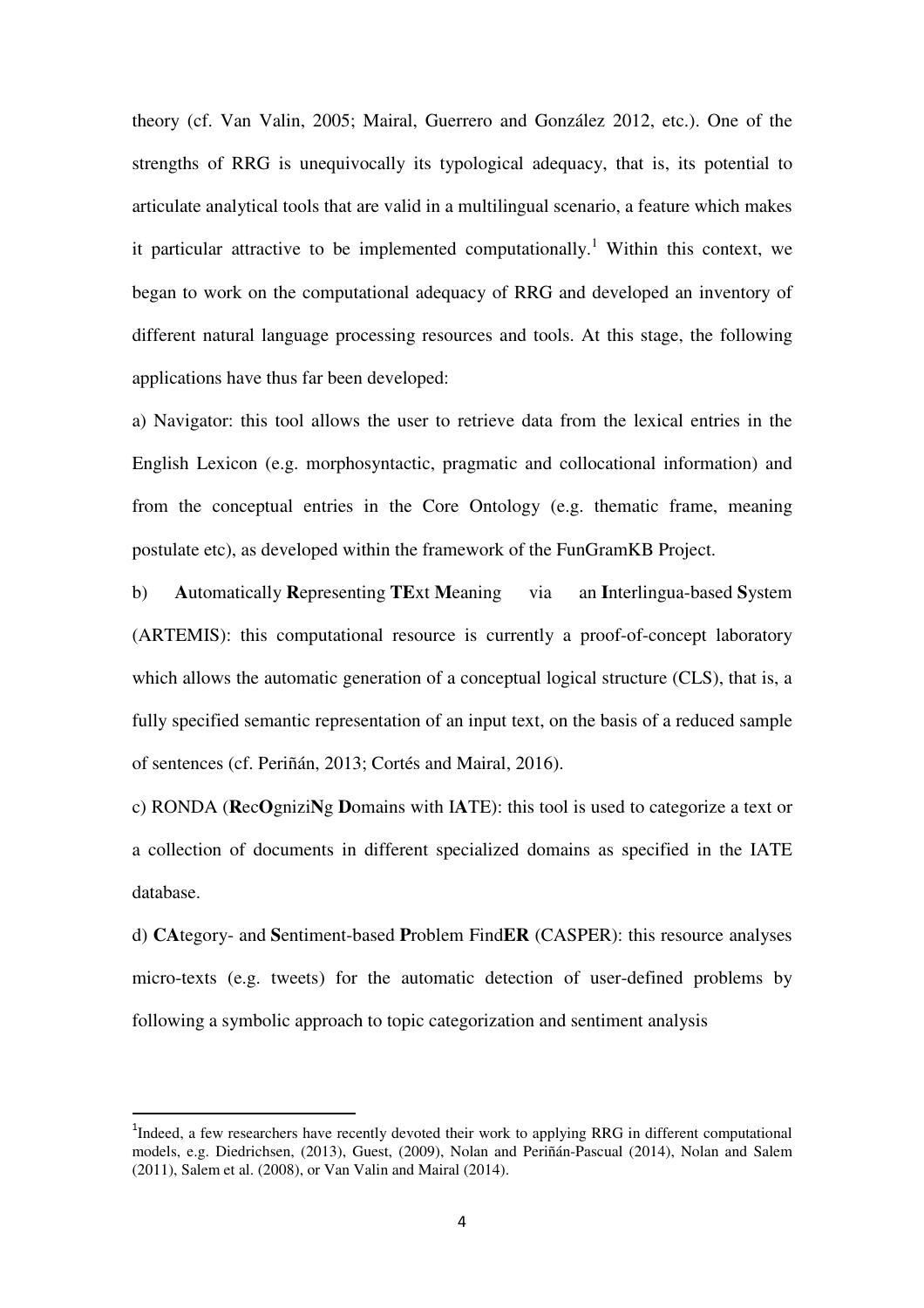e) **DA**ta **MI**ning **EN**countered (DAMIEN): it is a workbench that allows researchers to do text analytics by integrating corpus-based processing with statistical analysis and machine-learning models for data mining tasks.

f) **D**iscovering and **EX**tracting **TER**minology (DEXTER): this tool has been developed as an online multilingual workbench which is provided with a suite of tools for (a) the compilation and management of small- and medium-sized corpora, (b) the indexation and retrieval of documents, (c) the elaboration of queries by means of regular expressions, (d) the exploration of the corpus, and (e) the identification and extraction of term candidates (i.e. unigrams, bigrams and trigrams) (Periñán-Pascual 2015).<sup>2</sup>

This paper is concerned with DEXTER and in particular with the potential of this computational resource for automatic term extraction (ATE) from Spanish texts. In so doing, DEXTER is evaluated by comparing it to the following automatic term extractors: TermoStat (Drouin 2003),<sup>3</sup> GaleXtract (Barcala, Domínguez-Noya, Gamallo, López, Moscoso, Rojo, Santalla and Sotelo  $2007$ ,<sup>4</sup> and BioTex (Lossio-Ventura, Jonquet, Roche and Teisseire  $2014a$ <sup>5</sup>.

The organization of this paper goes as follows: Section 2 provides a critical description of the frameworks used for the evaluation of comparative extractors; Section 3 offers a description of the characteristics and subcharacteristics of our framework of analysis for the comparative evaluation of ATE software; Section 4 discusses the results obtained for each of the computational tools in terms of their suitability, precision, operability and time behavior.

<sup>2</sup> http://www.fungramkb.com/nlp.aspx

<sup>3</sup> http://termostat.ling.umontreal.ca

<sup>4</sup> http://gramatica.usc.es/~gamallo/php/gale-extra/gale-extra2.1/index.php

<sup>5</sup> http://tubo.lirmm.fr/biotex/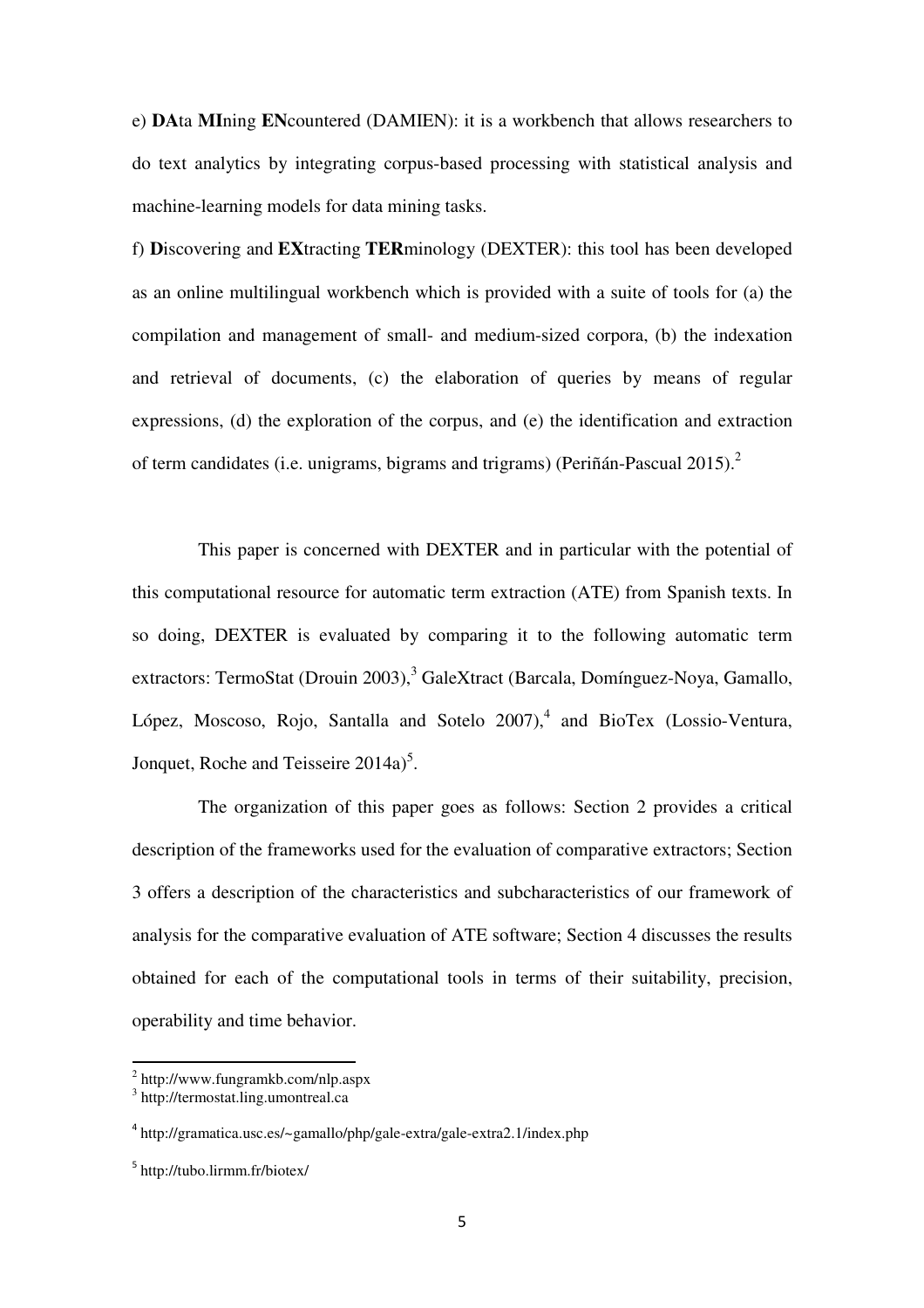# **2.** *Evaluation of term extractors*

To the best of our knowledge, Sauron (2002) and Zielinski and Safar (2005) can be considered as the two most outstanding studies whose primarily aim was to develop a comprehensive framework for the comparative evaluation of term extractors, going further than the testing of the metric performance.

Sauron (2002) applied an evaluation methodology based on ISO standards and the work of the EAGLES Evaluation Working Group (1999). Her intention was "the development of a standardised methodology for the evaluation of such tools" (Sauron 2002: 1), where she examined four characteristics (i.e. functionality, usability, reliability and efficiency), which were broken down into seven subcharacteristics (e.g. accuracy, interoperability, learnability, recoverability, suitability, time response and understandability). However, both the attributes to evaluate the systems and the scoring rules to rate every attribute should have been further refined. On the one hand, most of the attributes were inaccurately formulated. For example, Sauron (2002: 7) stated that if the vocabulary used to describe the different functions of the system is "badly incoherent and inconsistent" throughout the documentation, then the score is 0, but if there is "one or more inconsistencies in the terminology used", then the score is 2.5. Hence, it follows from the above that "consistency with the documentation language" is not evaluated as a gradual attribute but as a polar one; this surprisingly implies that, for example, two or twenty inconsistencies make any documentation equally inconsistent. Sauron (2002: 11) also suggested that if the software is user-friendly, then the score is 5; but if it is "not very user friendly", then the score is 2.5. Here *very* is a vague word, and, because this adverb is subject to different interpretations, the attribute "userfriendliness" cannot be objectively measured with this wording. On the other hand,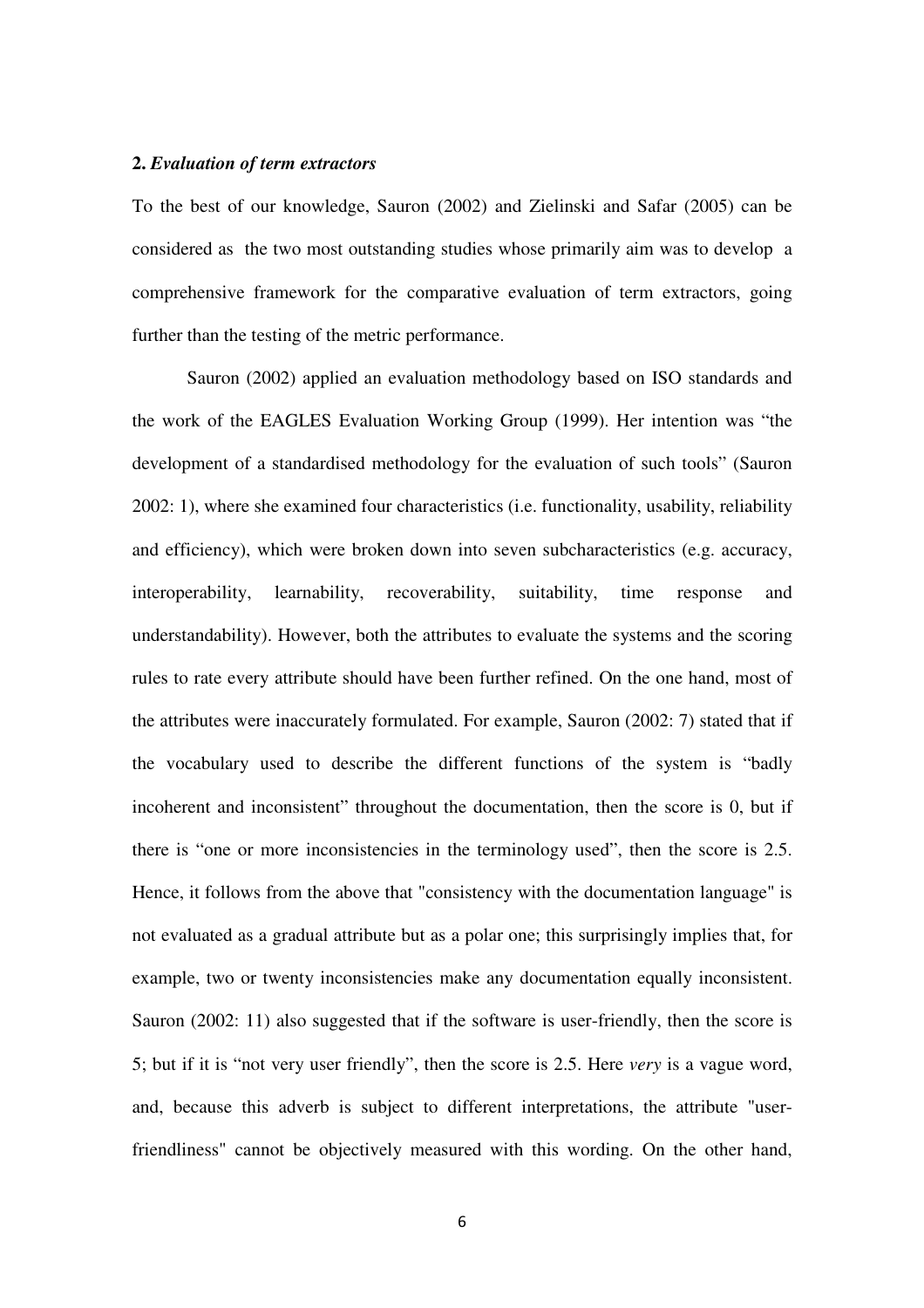every attribute is rated as good, acceptable or unacceptable, where every rating is assigned a particular score depending on the attribute that has been selected. In terms of good research practice, a five-point scale would have been more appropriate, since changing the number of response categories from three to five increases reliability in Likert-type rating scales (Preston and Colman 2000; Lee and Paek 2014).

 Zielinski and Safar (2005) presented an online survey of term extractors in which over 400 professional translators, terminologists and interpreters took part. This survey, which was divided into sections such as Personal Information, Working Environment, Translation, Terminology Management and Terminology Extraction, was intended to "(…) investigate the relationship between research and practice in the area of terminology extraction and evaluate if there is any need to reconcile both" (Zielinski and Safar 2005: 1).

With these studies in mind, we designed what we believe to be a more robust and consistent framework of analysis for the comparative evaluation of term extractors. Following the ISO evaluation framework, which is applicable to any kind of software, Sauron's research (2002) marked the starting point in the selection of some of the quantifiable attributes of the new evaluation model. Moreover, Zielinski and Safar's study (2005) helped to provide new insights into the way to interpret the results of the evaluation on the basis of the functionalities required to fit the different user profiles. Finally, ISO/IEC 9126-1 (2001), which distinguished three different views of software quality (i.e. internal quality, external quality, and quality in use),  $6$  helped us determine the perspective of this research, which is only concerned with the external quality of the software, since this is the most relevant view from which language researchers can

l

 $6$  Although ISO/IEC 25010 (2011) was released to replace ISO/IEC 9126 (2001), the latter is still the most commonly used quality standard.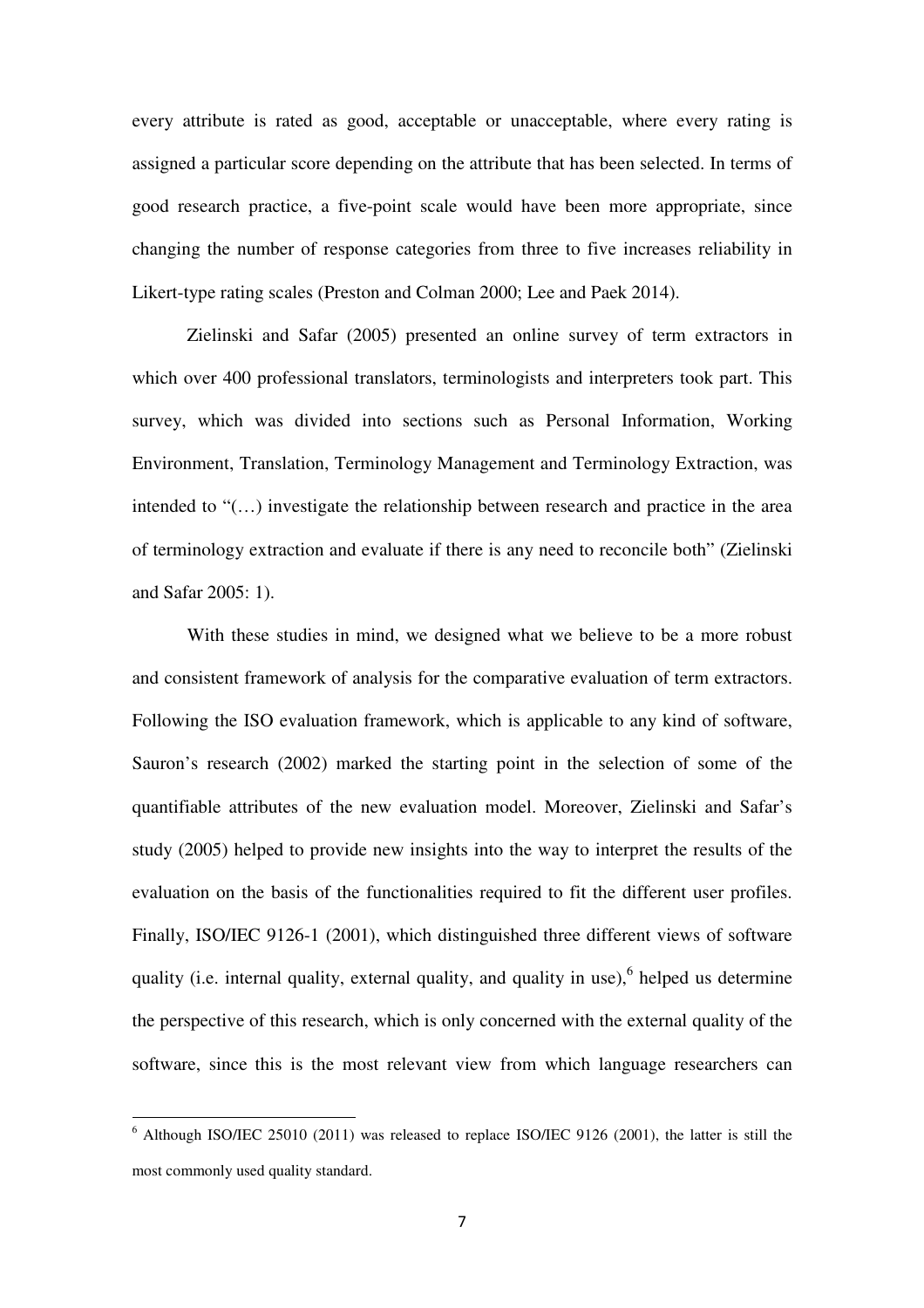decide what tool best suits their needs; more particularly, this paper focuses on three characteristics (i.e. functionality, usability and efficiency) that were broken down into four subcharacteristics: suitability, precision, operability and time behaviour. In other words, our evaluation is based on those parts of the software the user gets directly into contact with (i.e. black-box evaluation). This evaluation phase is carried out by comparing the four online open-access term extractors mentioned above.

#### **3.** *Developing the framework of analysis*

# 3.1. Selecting characteristics and subcharacteristics

According to ISO/IEC 9126-1 (2001), there are two main elements in the external quality model: characteristics that are refined into subcharacteristics. First, we determined which subcharacteristics are the most relevant for each of the characteristics chosen to evaluate the term extractors, as well as determining the weight of every subcharacteristic, in such a way that:

(1)

$$
\sum_{i=1}^{m} w_{s_i} = 1, \text{ where } s \in c
$$

where  $c'$  represents the characteristic,  $s'$  is a subcharacteristic,  $w$  is the corresponding weight, and *m* is the number of subcharacteristics of a given characteristic. The remainder of this section gives a brief account of the three characteristics and four subcharacteristics examined in this research.

On the one hand, the characteristic of functionality is defined as "the capability of the software product to provide functions which meet stated and implied needs when the software is used under specified conditions" (ISO/IEC 9126-1 2001: 7). We are only concerned with two subcharacteristics: suitability and accuracy. Suitability is defined as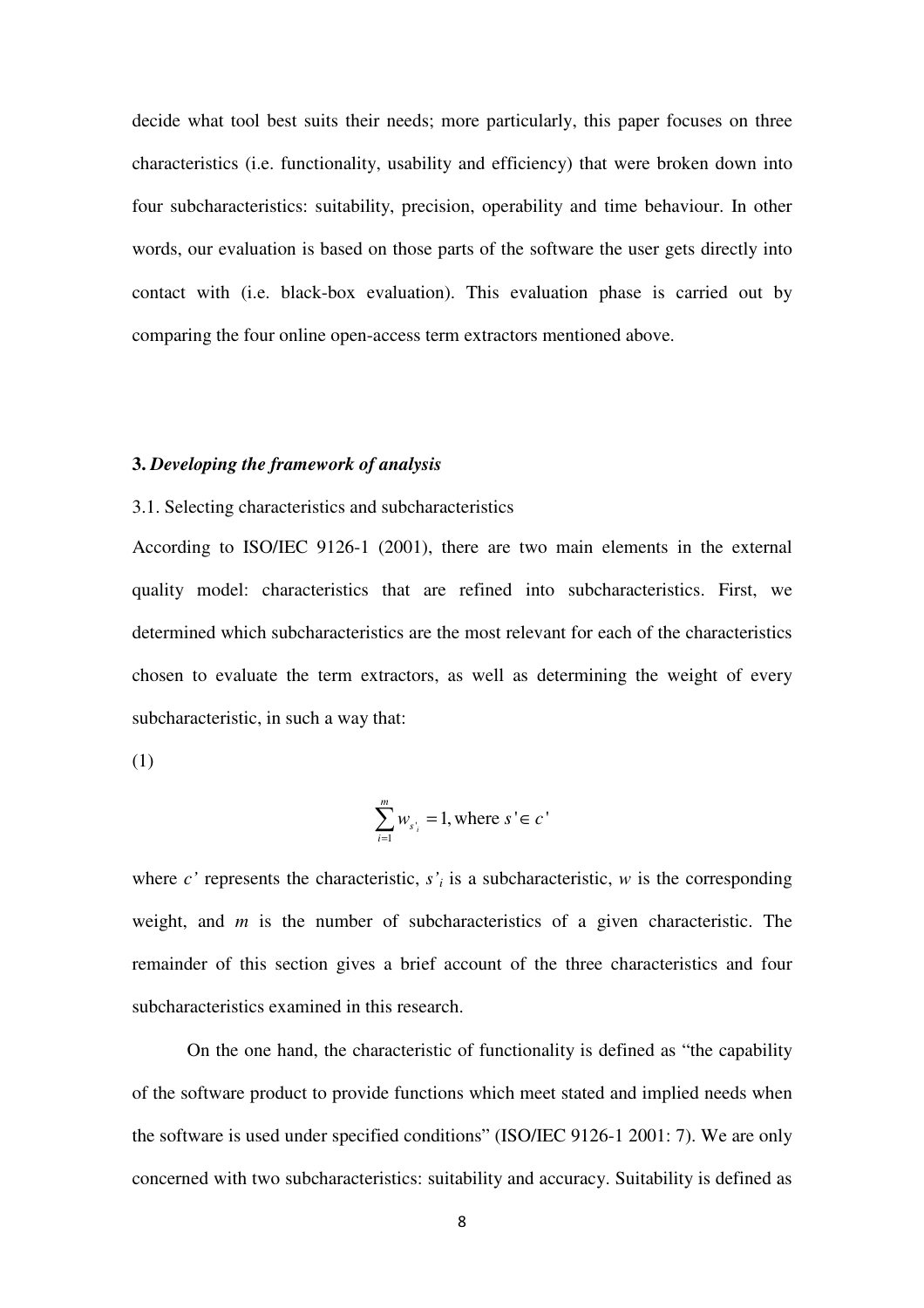"the capability of the software product to provide an appropriate set of functions for specified tasks and user objectives" (ISO/IEC 9126-1 2001: 8), and accuracy is defined as "the capability of the software product to provide the right or agreed results or effects with the needed degree of precision" (ISO/IEC 9126-1 2001: 8). "Accuracy" and "precision" actually refer to different evaluation metrics; therefore, to avoid any misunderstanding, we employ only "precision" to refer to positive predictive values:

(2)

# precision =  $\frac{1}{\text{extracted candidates (true positives+false positives)}}$ true positives

On the other hand, the characteristic of usability is defined as "the capability of the software product to be understood, learned, used and attractive to the user, when used under specified conditions" (ISO/IEC 9126-1 2001: 9), where the most relevant subcharacteristic of term extractors is operability, which is defined as "the capability of the software product to enable the user to operate and control it" (ISO/IEC 9126-1 2001: 9). Finally, the characteristic of efficiency is defined as "the capability of the software product to provide appropriate performance, relative to the amount of resources used, under stated conditions" (ISO/IEC 9126-1 2001: 10), where time behaviour is the most outstanding subcharacteristic, i.e. "the capability of the software product to provide appropriate response and processing times and throughout rates when performing its function, under stated conditions" (ISO/IEC 9126-1 2001: 10).

#### 3.2. Identifying attributes and features

On the basis of the main software capabilities required to support terminology and terminography research, we compiled a list of significant attributes for every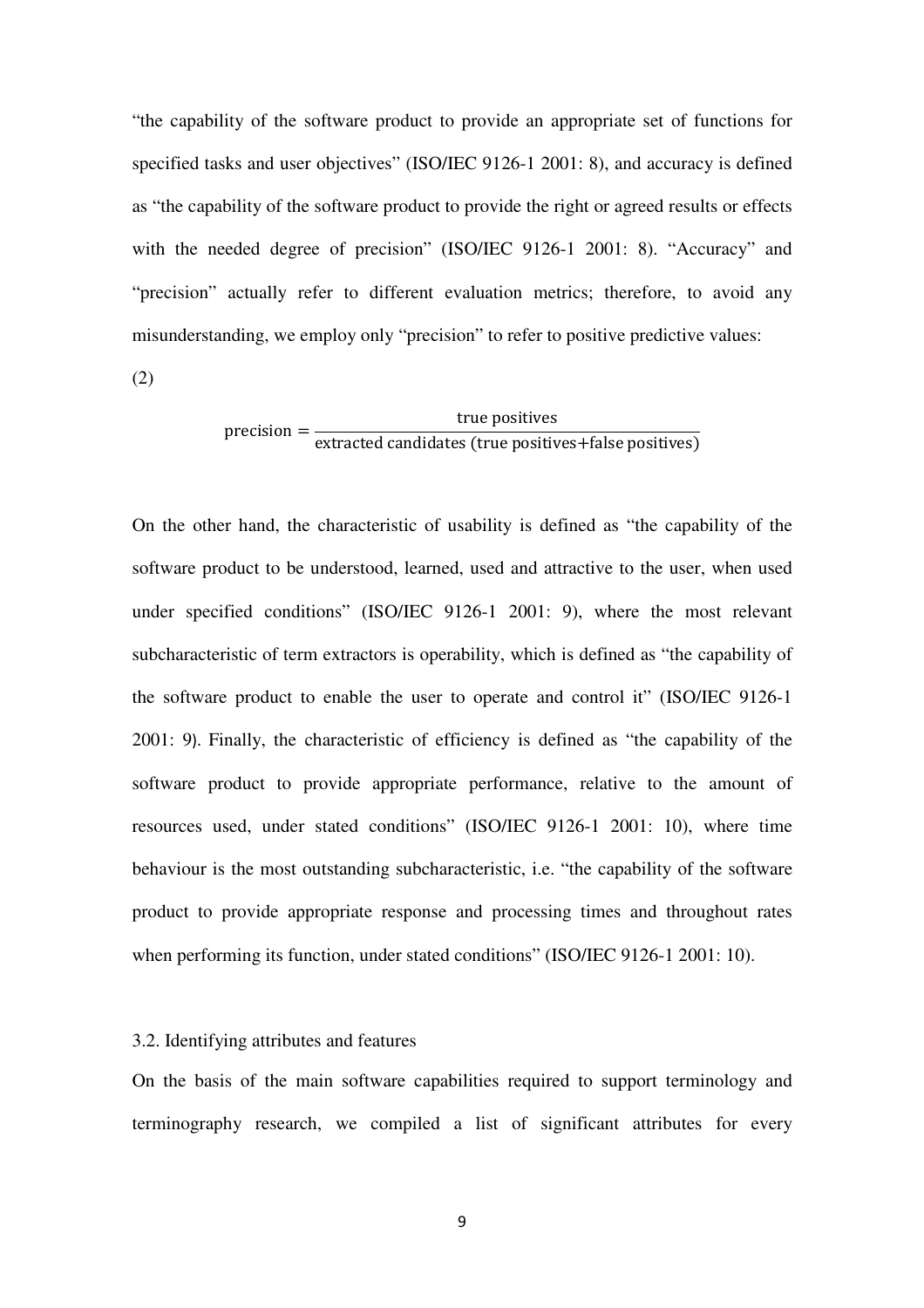subcharacteristic, where each attribute was in turn analyzed as a set of features, in such a way that:

(3)

$$
\sum_{j=1}^{n} w_{f_j} = 1, \text{ where } f \in s'
$$

where  $f'$  is a feature and  $n$  is the number of features for a given subcharacteristic. Every feature took the form of an item in the survey, consisting of a question, a set of response options, and a scoring scheme (or measurement method). Appendix A shows the twenty questions that were created from the sixteen attributes derived from the four subcharacteristics. It should be highlighted that these questions resulted from the analysis of Sauron (2002) and Zielinski and Safar (2005) as representing those issues that are considered relevant for most of the users of this type of tools. This inventory of questions is by no means intended to be exhaustive, but tries to illustrate relevant features of software aimed to support terminology and terminography research, e.g. the construction of specialized glossaries. In fact, adding new questions to the current survey would not invalidate this framework of analysis, which would actually help new questions be organized more adequately.

#### 3.3. Calculating the weight of subcharacteristics and features

Finally, we determined the maximum weight of each main component of the analysis (i.e. features and subcharacteristics), where:

(4)

$$
\sum_{i=1}^{m} \left( w_{s_i} \sum_{j=1}^{n} w_{r_j} \right) = 1
$$

Attributes did not take part in the weighting procedure because they only played an organizational role. Therefore, we obtained (a) the weight of each subcharacteristic of a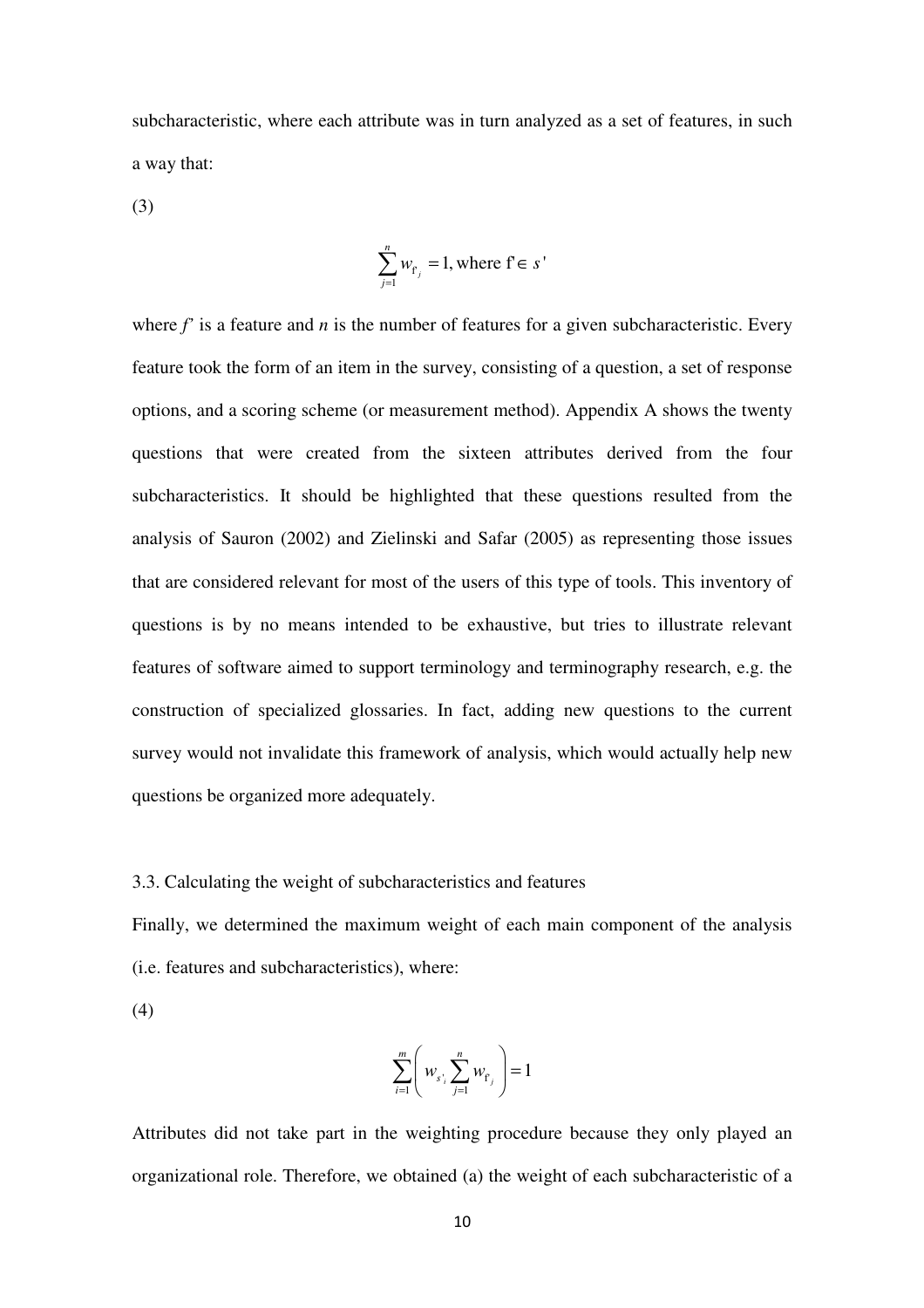given characteristic and (b) the weight of each feature of a given subcharacteristic, approaching these two tasks as Multiple-Criteria Decision-Making (MCDM) problems. In a nutshell, MCDM guides the model to select the best weight for a given choice by taking into account all the available alternatives. In the remainder of this section, we describe the main concepts of one of the most widely used methods in MCDM, i.e. the classical Analytic Hierarchy Process (AHP), which was employed in this research.<sup>7</sup> To illustrate, this method is described with the task (b).

 For any subcharacteristic with *n* features, the process started by comparing the *n* features pairwise. The ratio scale displayed in Table 1 was used to compare the importance weight between attributes. For the estimation of the relative importance of subcharacteristics and features, the judgments of three expert terminologists were taken into account.

| Value of $f_{ii}$ | Interpretation                                      |
|-------------------|-----------------------------------------------------|
| 1                 | $i$ and $j$ are equally important                   |
| 3                 | $i$ is slightly more important than $i$             |
| 5                 | $i$ is more important than $j$                      |
| 7                 | $i$ is strongly more important than $j$             |
| 9                 | <i>i</i> is absolutely more important than <i>j</i> |
|                   | Table 1. Ratio scale in the AHP.                    |

The comparison of each feature *i* with each feature *j* yielded the values  $f_{ij}$ , which were placed in a square matrix of dimension *n* called the pairwise-comparison matrix, i.e.  $F =$ (*fij*), which is positive and reciprocal. Thus, a matrix such as the following was obtained: (5)

l

 $<sup>7</sup>$  A thorough description of this method can be found in Saaty (1977, 1980). Moreover, the state of the art</sup> in the main types of MCDM methods is described in Tzeng and Huang (2011).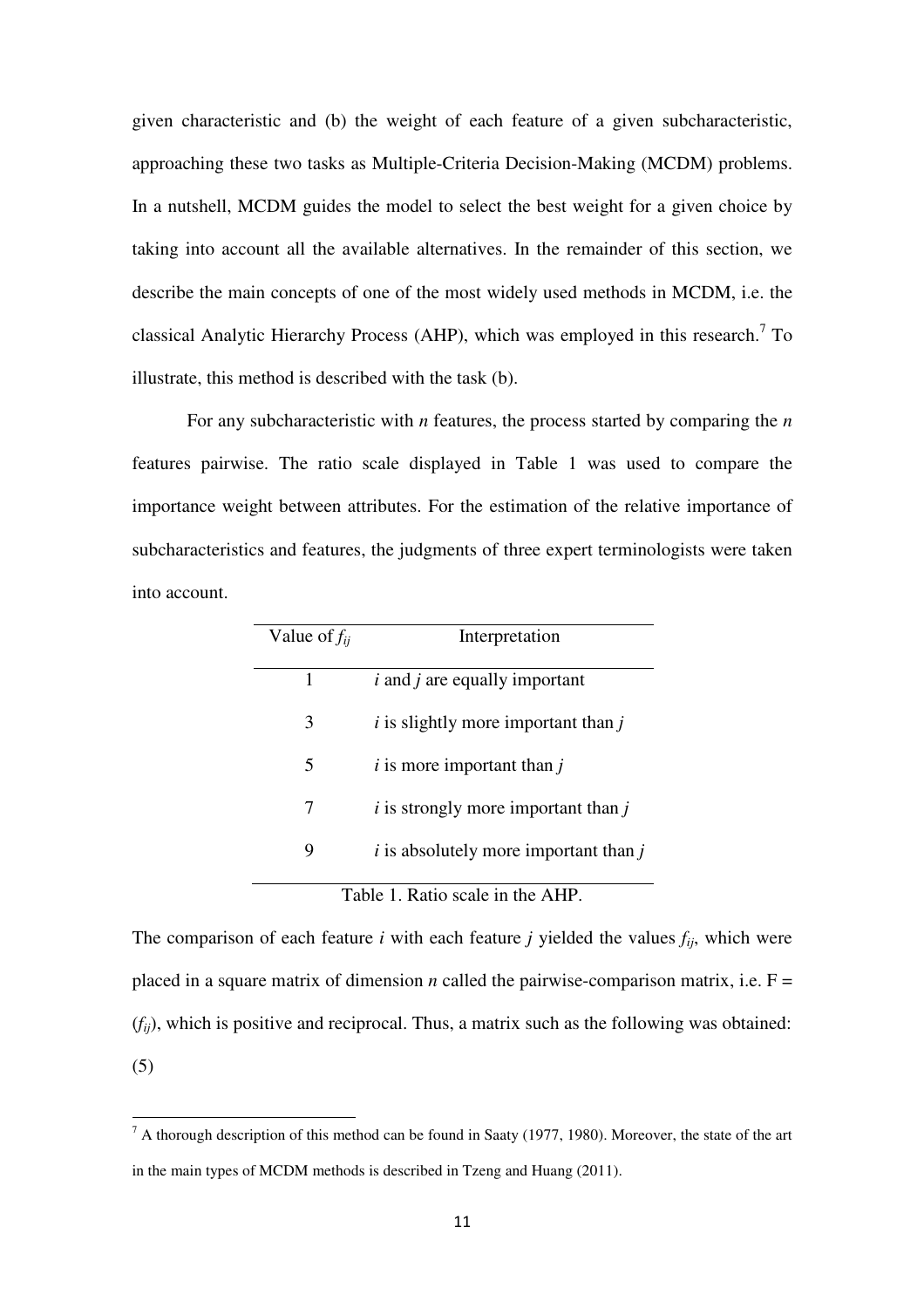$$
F = \begin{pmatrix} f_{11} & \dots & f_{1n} \\ \vdots & \ddots & \vdots \\ f_{m1} & \dots & f_{mn} \end{pmatrix}
$$

where  $f_{ij} = \frac{1}{f}$ *ji f f*  $=\frac{1}{f}$  and  $f_{ii} = 1$ . Another property of F is that it satisfies the condition

 $i_k = \frac{J_{ik}}{f}$ *ij*  $f_{ik} = \frac{f}{i}$ *f*  $=\frac{J_{ik}}{r}$ . In the next step, the consistency of the pairwise-comparison matrix was

verified, i.e. for all *i* and *j*,  $f_{ij} = \frac{W_i}{W_i}$ *j*  $f_{ii} = \frac{w_i}{w_i}$ *w*  $=\frac{w_i}{q}$ . Some errors might arise by the subjective

perception of judgments, so the eigenvector method was introduced to estimate the weights when errors in judgment occurred. In particular, having a vector ω of order *n* such that  $F\omega = \lambda \omega$ ,  $\omega$  is said to be an eigenvector and  $\lambda$  is an eigenvalue. With a positive reciprocal matrix such as F, which involves human judgments, the dominant eigenvalue  $(\lambda_{\text{max}})$  is equal to *n* if and only if F is a consistent matrix, that is, when the judgments are consistent. However,  $\lambda_{\text{max}}$  is always greater than *n* when the judgments are inconsistent to a greater or lesser degree. Thus,  $\lambda_{\text{max}} - n$  provided a useful measure of the degree of inconsistency of the matrix. By normalizing this measure by the size of the matrix, the consistency index (CI) was obtained:

(6)

$$
CI = \frac{\lambda_{\text{max}} - n}{n - 1}
$$

Moreover, the consistency ratio (CR) was calculated as follows, where RI refers to the random index:

(7)

$$
CR = \frac{CI}{RI}
$$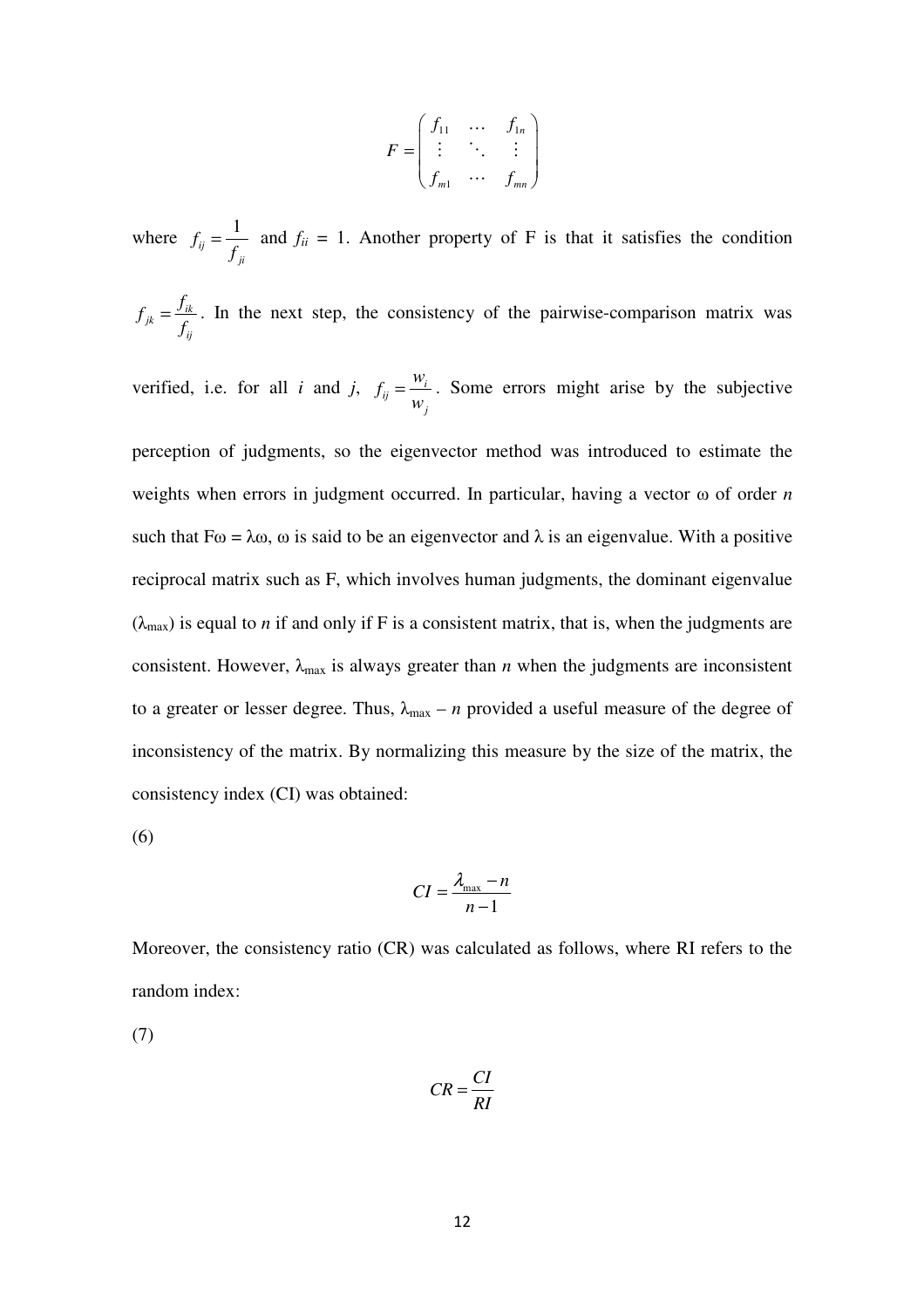RI was computed for each size of matrix *n* by generating randomly-filled reciprocal matrices and their mean CI value. These RI values are displayed in Table 2.

| n              | <b>RI</b>      |
|----------------|----------------|
| $\overline{2}$ | $\overline{0}$ |
| 3              | 0.58           |
|                | 0.90           |

| n              | RI   | n | RI   | n | R <sub>I</sub> |
|----------------|------|---|------|---|----------------|
| $\overline{2}$ |      |   | 1.12 |   | 1.41           |
| 3              | 0.58 |   | 1.24 |   | 1.45           |
| 4              | 0.90 |   | 1.32 |   |                |

| n | <b>RI</b> |
|---|-----------|
| 8 | 1.41      |
| 9 | 1.45      |

Table 2. The RI for the AHP.

Thus, the CR provided a way of measuring how many errors were created with the judgments. If the CR was below 0.1, then the number of errors was fairly small, and the final estimate was accepted. However, larger values of the CR required revising the judgments in order to reduce the inconsistencies. As a result, Appendix B shows the AHP-based scoring scheme of every item in the survey.

It should be recalled that the judgments on the importance of subcharacteristics and features have to be made with a target task in mind. In this research, the task was the construction of domain-specific glossaries. If the task had become different, it would have been necessary to recalculate the weight of the components of the analysis with respect to their relative importance in the new task. However, the whole methodology would have remained the same.

### **4.** *Survey: results and discussion*

This framework of analysis was used for the comparative evaluation of TermoStat, GaleXtract, BioTex and DEXTER, which was conducted with the web browser Google Chrome 56.0.2924.87 installed in a Windows Vista laptop computer, Intel Core i7 CPU M 640 at 2.80GHz (4 processors). The Internet-connection speed was about 50Mbps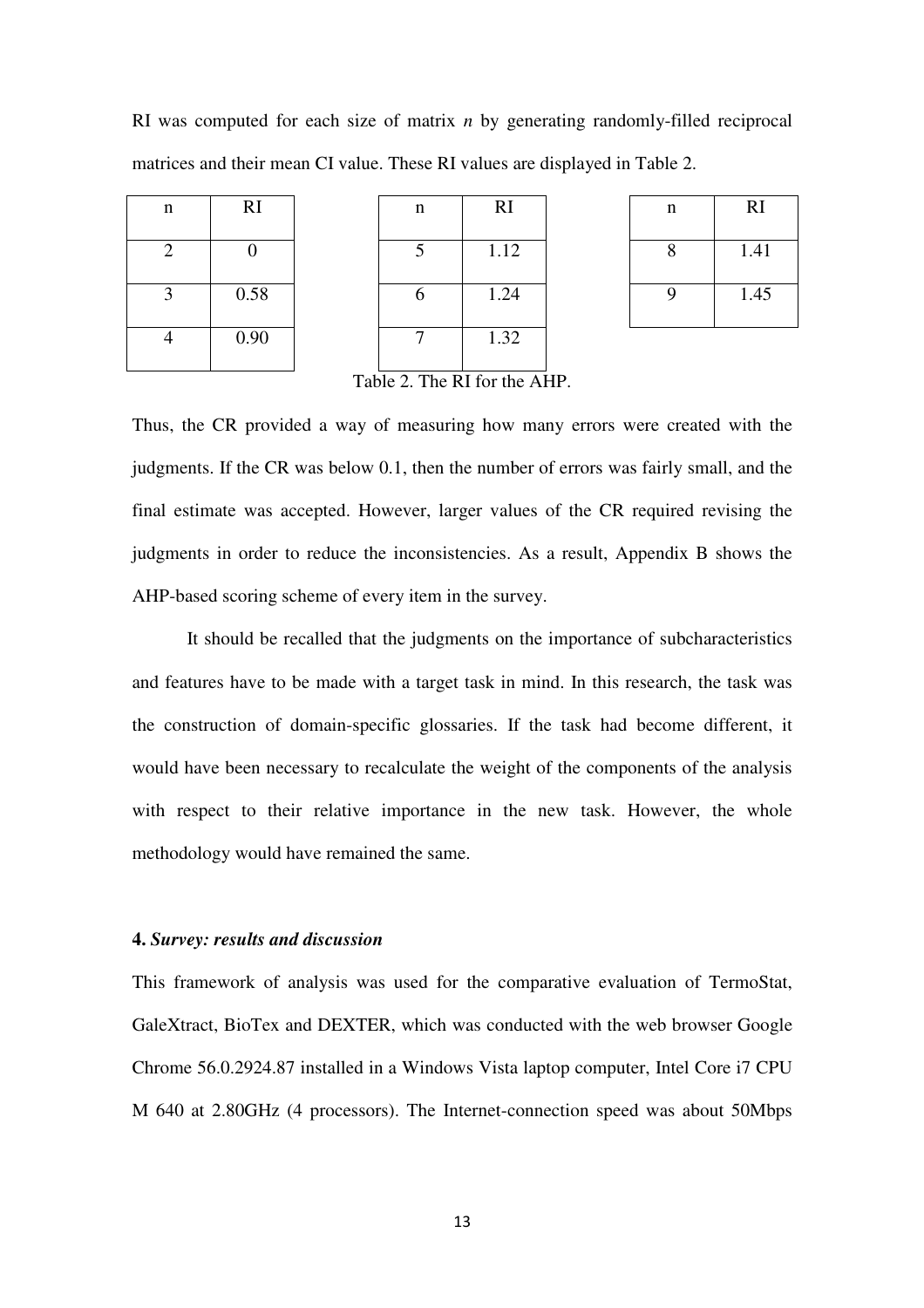| Subcharacteristic | TermoStat | GaleXtract | <b>BioTex</b> | <b>DEXTER</b> |
|-------------------|-----------|------------|---------------|---------------|
| Suitability       | 0.706     | 0.491      | 0.818         | 0.832         |
| Precision         | 0.543     | 0.513      | 0.540         | 0.853         |
| Operability       | 0.106     | 0.000      | 0.701         | 0.930         |
|                   |           |            |               |               |
| Time behaviour    | 0.774     | 0.858      | 0.508         | 0.823         |

downstream and 2Mbps upstream. Table 3 shows the scores for all the subcharacteristics.

Table 3. Comparative evaluation of term extractors.

In the following sections, we explore the most relevant results obtained from this research.

#### 4.1 Suitability

l

It can be concluded that DEXTER is more suitable for the task of terminology research than TermoStat, GaleXtract and BioTex. First, DEXTER is not restricted to term extraction and term weighting but consists of a suite of tools that can integrate these two tasks into a corpus manager. In fact, DEXTER is provided with a range of functionalities that the other term extractors do not have. For example:

- Every document in the collection can be manually tagged with a content descriptor. This feature is of particular interest when we intend to find out in what type of texts a given term frequently appears.
- Regex-based queries can be formulated during corpus exploration.

Second, the hybrid model of evaluation in BioTex and DEXTER, which interface with the term databases MeSH/UMLS<sup>8</sup> and IATE<sup>9</sup> respectively, is certainly relevant not only

<sup>&</sup>lt;sup>8</sup> MeSH (Medical Subject Headings) is a medical thesaurus that was devised for indexing scientific literature in databases such as MEDLINE/PubMed. UMLS (Unified Medical Language System) is a repository of over 150 biomedical vocabularies with the aim of developing computer systems that process biomedical language. Both of them are published by the US National Library of Medicine.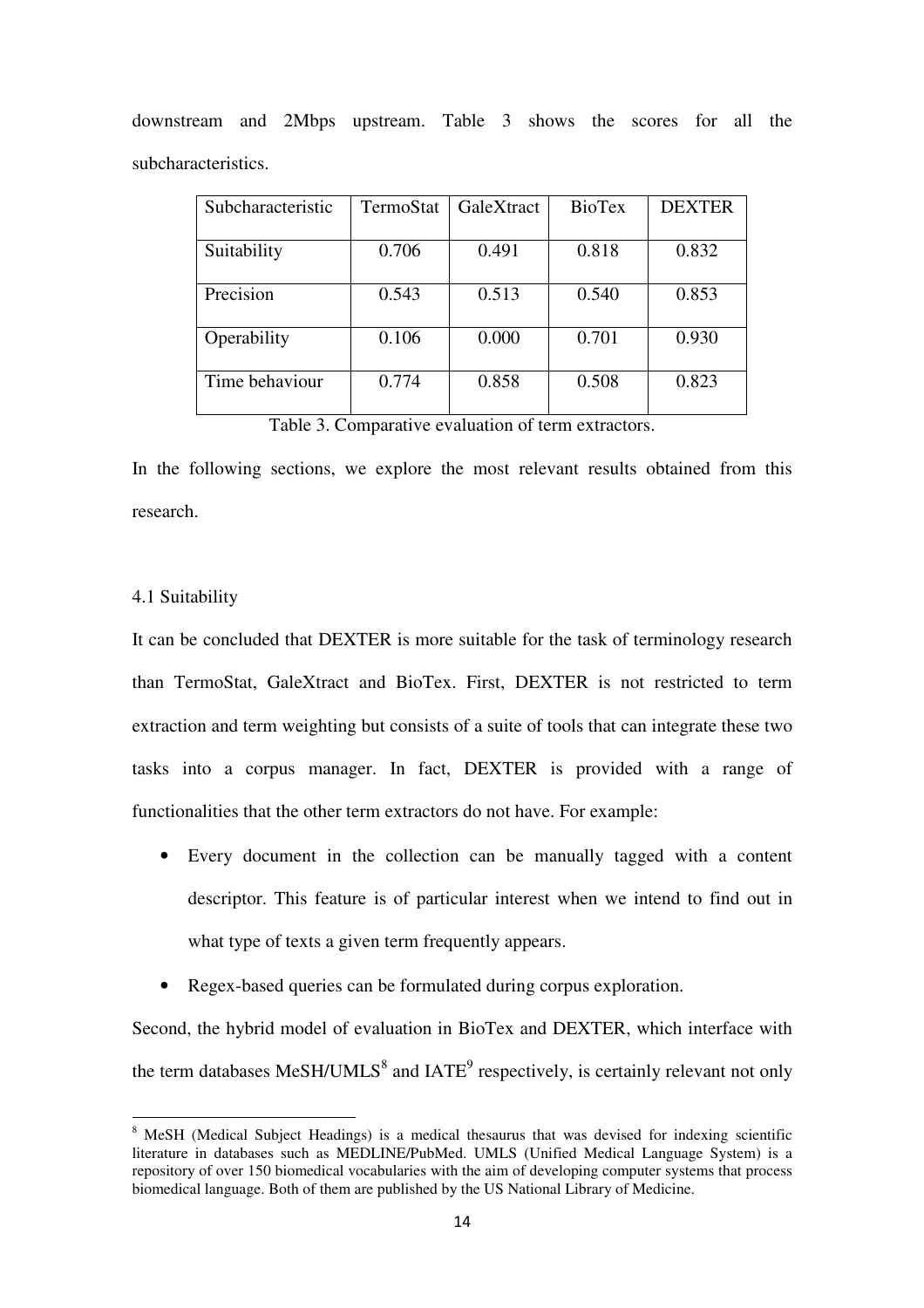for term recognition but also for term validation, where the term database helps to relieve the burden of such a time-consuming task. Indeed, this is a critical factor in a scenario where "reducing the time needed for validation seems a necessary prerequisite for the acceptance of TETs [Terminology Extraction Tools]" (Zielinski and Safar 2005: 25). Third, TermoStat (English, French, Italian, Portuguese and Spanish), GaleXtract (English, French, Galician, Portuguese and Spanish) and BioTex (English, French and Spanish) and DEXTER (English, French, Italian and Spanish) can be described as monolingual term-extractors in multilingual systems. In this respect, it is important to note the difference between monolingual term extraction in a multilingual system, where a given term-extraction method is suited to work with several languages, and multilingual term extraction, which is intended to produce a multilingual terminological lexicon from aligned parallel corpora. While the first case outputs a monolingual inventory of terms at one time, the second case aims to create bilingual or multilingual resources. Although some research in bilingual term extraction has been carried out (cf. Fan, Shimizu and Nakagawa 2009; Lefever, Macken and Hoste 2009; Lee, Aw, Zhang and Li 2010; Bouamor, Semmar and Zweigenbaum 2012; Gaizauskas, Paramita, Barker, Pinnis, Aker and Pahisa Solé 2015), most of the work is monolingual, since "for terminologists the percentage of monolingual terminology work is significantly higher than in the case of translators and interpreters" (Zielinski and Safar 2005: 15). This is probably due to the profile of terminologists, who do not aim for translation but for the management and standardization of terminology. Fourth, TermoStat, BioTex and DEXTER can discover simple and complex terms, whereas GaleXtract recognizes just complex terms. Finally, "applications for domain-specific glossaries range from those

<u>.</u>

<sup>&</sup>lt;sup>9</sup> IATE (InterActive Terminology for Europe), which has about 8.5 million terms in all 24 official EU languages, results from the compilation of all the terms used in many subject matters (e.g. politics, finance, education, applied sciences, humanities, among many others) by the translators of the various language services of the EU institutions.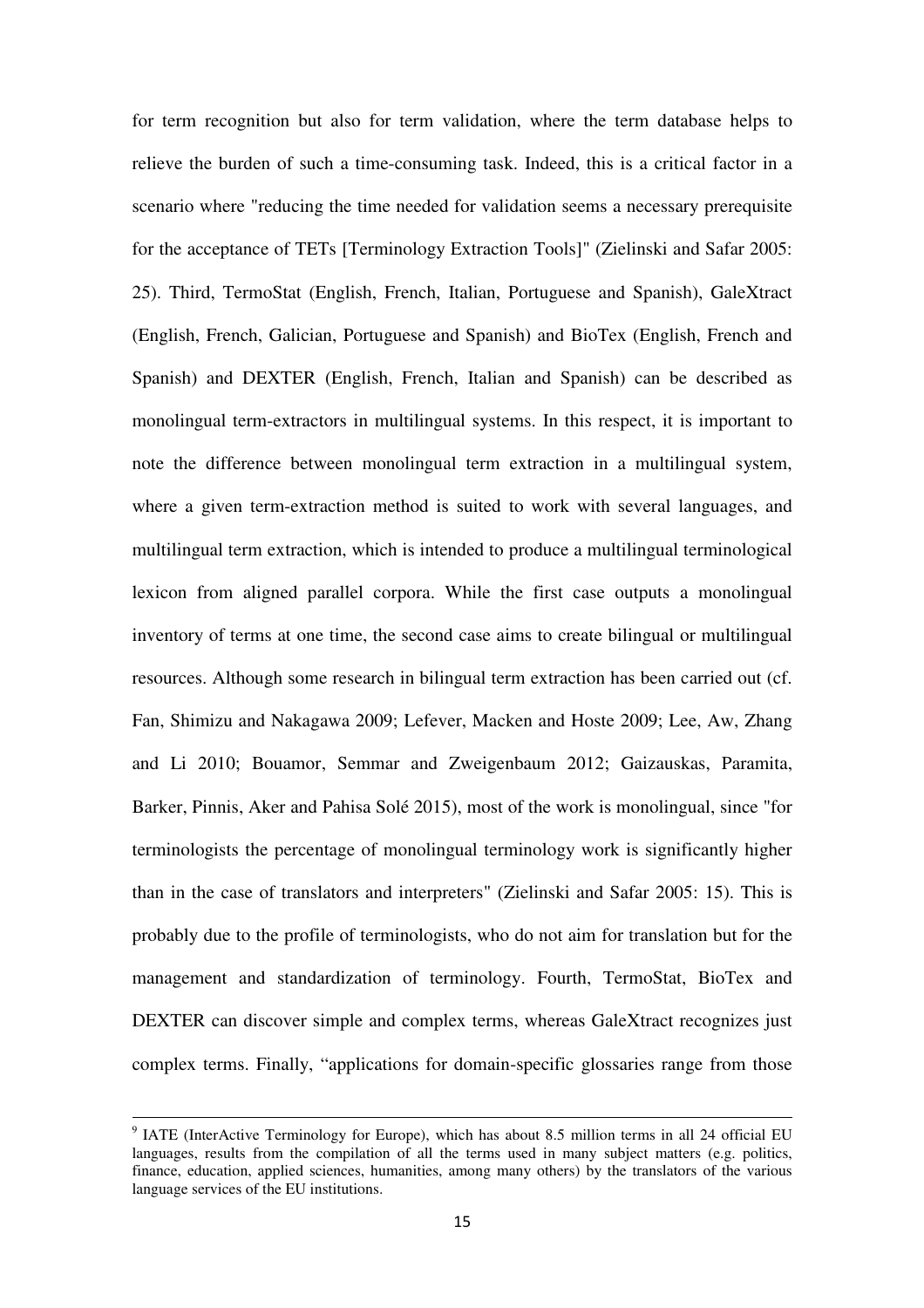that support direct human use to those that address the needs of computers" (Park *et al*. 2002: 1). In this sense, as well as being provided with a GUI, BioTex has been released as a Java library and DEXTER as a web service.

#### 4.2. Precision

l

DEXTER clearly gets the best result in precision. A corpus of 100 Spanish texts (273,476 tokens) about odontostomatology was used to assess the precision of the 100 top-ranked unigrams, bigrams and trigrams. The documents were obtained from the scientific journal *Avances en Odontoestomatología*. <sup>10</sup> Preprocessing was required during corpus compilation, where the English abstract and the list of bibliographical references were removed in each document. With respect to the metrics, TermoStat and GaleXtract employ popular association measures: χ 2 (Nagao *et al*. 1976), log likelihood (Dunning 1994) and log odds ratio (Everitt 1992) in the former, and  $\chi^2$ , log likelihood, mutual information (Church and Hanks 1990) and symmetric conditional probability (Silva and Lopes 1999) in the latter. In BioTex, a system for biomedical term extraction, Lossio-Ventura, Jonquet, Roche and Teisseire (2014b, 2014c) proposed the measures LIDF-value, F-OCapi and F-TFIDF-C, where the two latter combine C-value with Okapi and TF-IDF respectively to extract both single- and multi-word terms. DEXTER makes use of SRC (Periñán-Pascual, 2015), a parameterized metric for term ranking that relies on the theoretical principles of (a) salience, which measures the prevalence of terms in the document collection, (b) relevance, which measures the tendency in the usage of terms between a domain-specific corpus and a general-purpose one, and (c) cohesion, which measures the degree of stability of multi-word terms. Table 4 presents the results of precision after manual validation by three terminology researchers.

<sup>&</sup>lt;sup>10</sup> http://scielo.isciii.es/scielo.php?script=sci\_serial&pid=0213-1285&lng=es&nrm=iso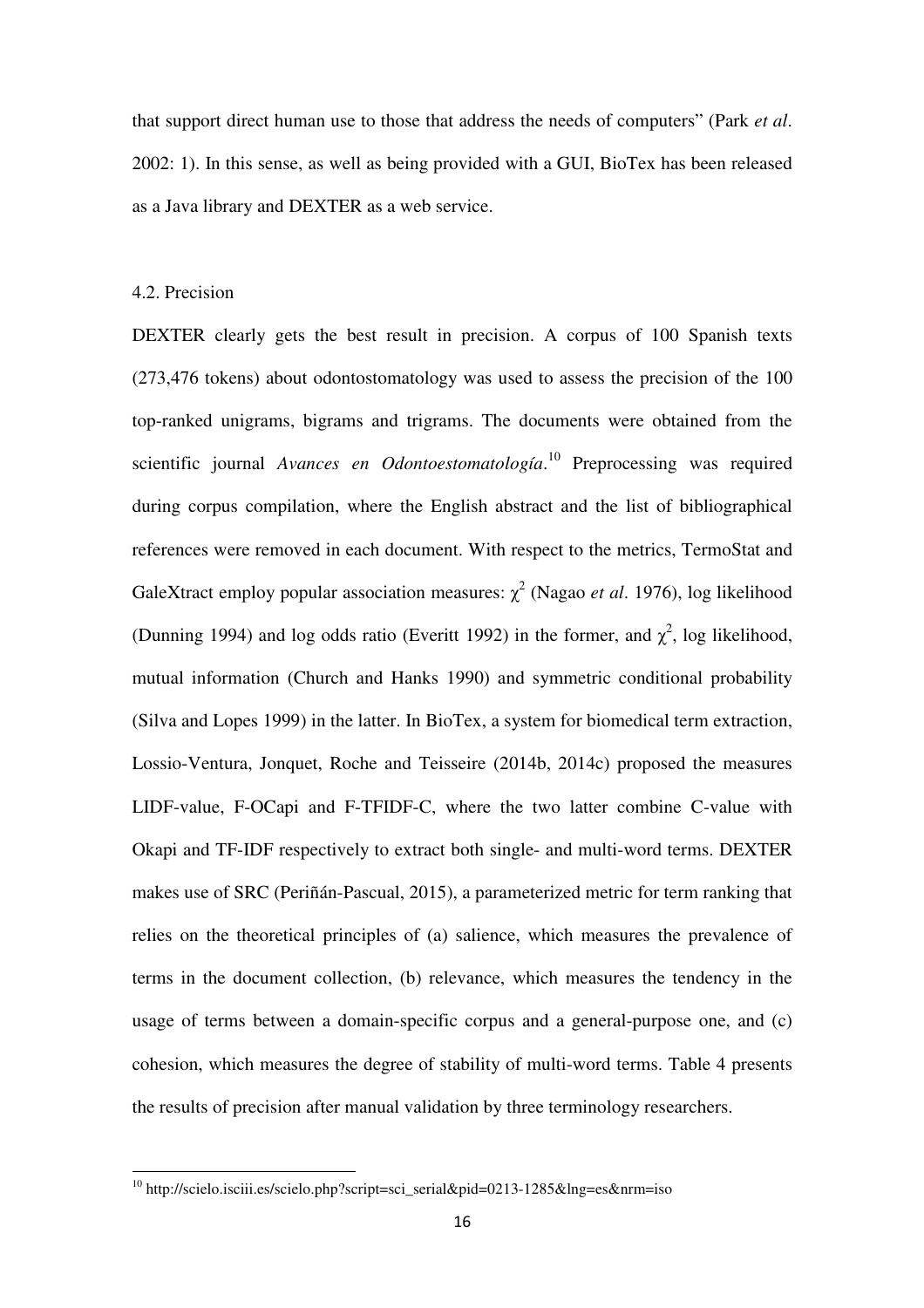| metric                                 | unigrams | bigrams | trigrams |
|----------------------------------------|----------|---------|----------|
| $\chi^2$ [TermoStat, GaleXtract]       | 0.72     | 0.39    | 0.43     |
| Log likelihood [TermoStat, GaleXtract] | 0.58     | 0.39    | 0.40     |
| Log odds ratio [TermoStat]             | 0.88     | 0.41    | 0.34     |
| Mutual information [GaleXtract]        |          | 0.26    | 0.38     |
| <b>SCP</b> [GaleXtract]                |          | 0.31    | 0.41     |
| F-Ocapi [BioTex]                       | 0.78     | 0.46    | 0.38     |
| F-TFIDF-C [BioTex]                     | 0.75     | 0.48    | 0.37     |
| $LIDF-value [BioText]$                 | 0.65     | 0.46    | 0.40     |
| <b>SRC [DEXTER]</b>                    | 0.93     | 0.88    | 0.75     |

Table 4. Precision with the 100 top-ranked unigrams, bigrams and trigrams. In line with mainstream ATE research, TermoStat, GaleXtract and BioTex primarily focused on nouns and noun phrases, under the assumption that they make up the bulk of the terminological inventory. However, it is also true that "verbs and adjectives, though they have received much less attention, can also be domain-specific" (Ahrenberg 2009), as manifestly shown by DEXTER with the extraction of terms such as *birradicular, bruñir*, *dentinario, estomatológico, gingival, hemostático, malar, mesiodistal*, *periodontal* or *suturar*.

# 4.3 Operability

The operability of DEXTER was rated significantly better because it is the only one of the four that can really manage a document collection as a corpus. Indeed, TermoStat and GaleXtract can only extract the ngrams from a single document. Moreover, BioTex and DEXTER can be tuned for a better performance of the system. In BioTex, the user can change the number of linguistic patterns used to filter term candidates, as well as the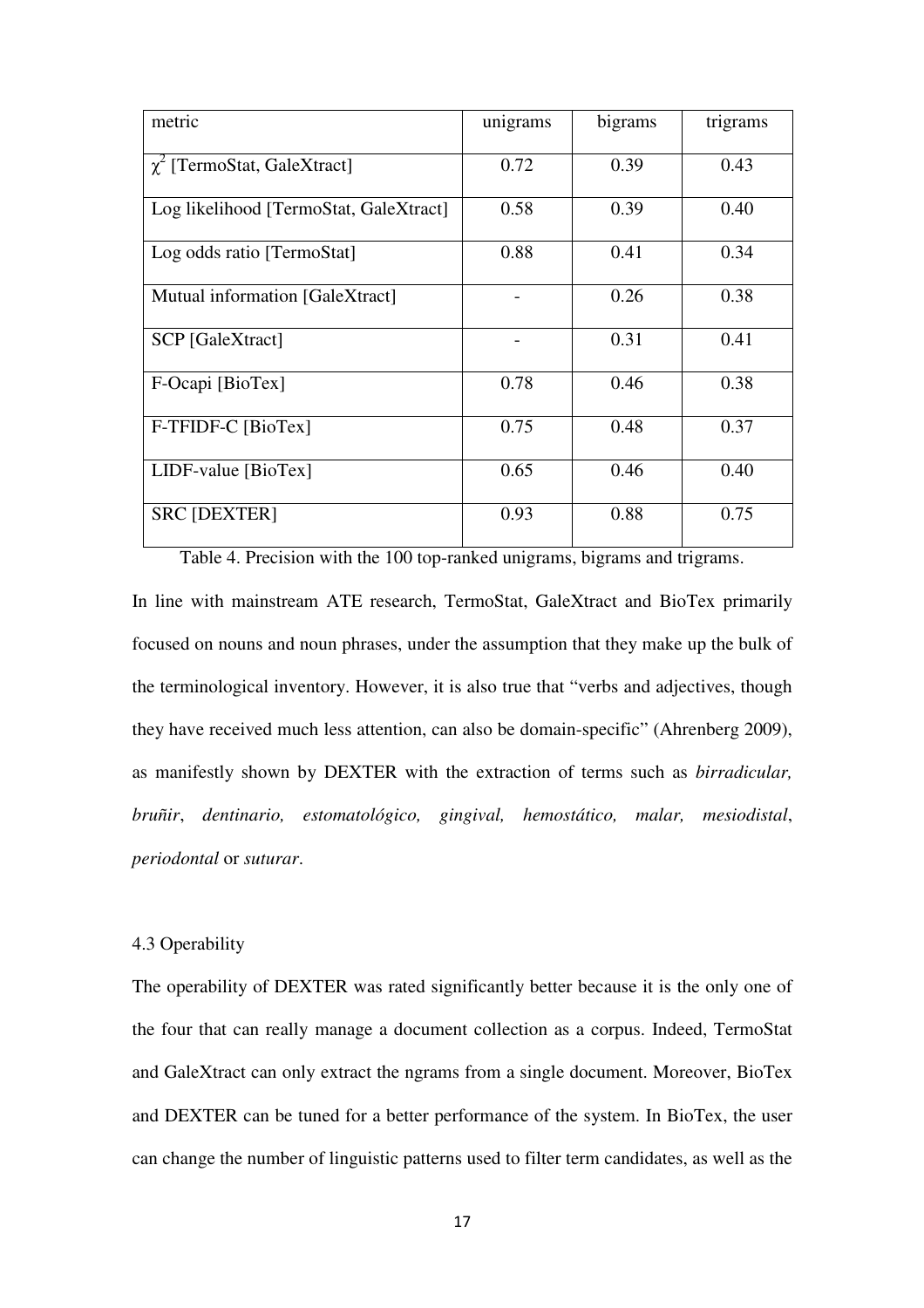function (i.e. average, maximum or sum) in the metrics F-Ocapi and F-TFIDF-C. In this research, BioTex was configured with the default number of linguistic patterns (i.e. 200) and with the maximum function, since Lossio-Ventura et al. (2014b) demonstrated that this function has the best behaviour for the first 300 terms after manual validation. In DEXTER, the performance of the SRC metric is conditioned by the true and false domains selected by the user. Whereas "true domains" correspond to the most relevant field(s) of specialized knowledge described in the corpus, "false domains" serve to discard term candidates that are commonly found in many scientific disciplines. Therefore, true and false domains play an important role not only in term recognition but also in term weighting. In this research, the true domains were Health [2841], Health care profession [2841001], Health policy [2841002], Illness [2841003], Medical science [2841004], Nutrition [2841005], Pharmaceutical industry [2841006] and Life sciences [3606003], and the false domains were Science [36], Natural and applied sciences [3606] and Applied sciences [3606001].

#### 4.4 Time behaviour

Table 5 shows the results derived from the evaluation of response time in term weighting with the Spanish corpus (1.57MB).

| System        | Candidates | Time             | Score |
|---------------|------------|------------------|-------|
| TermoStat     | 6,889      | 5m 52s           | 0.774 |
| GaleXtract    | 1,807      | 14s              | 0.858 |
| BioTex        | 1,200      | $9m\,34s$        | 0.508 |
| <b>DEXTER</b> | 3,137      | 1m <sub>5s</sub> | 0.823 |

Table 5. Response times.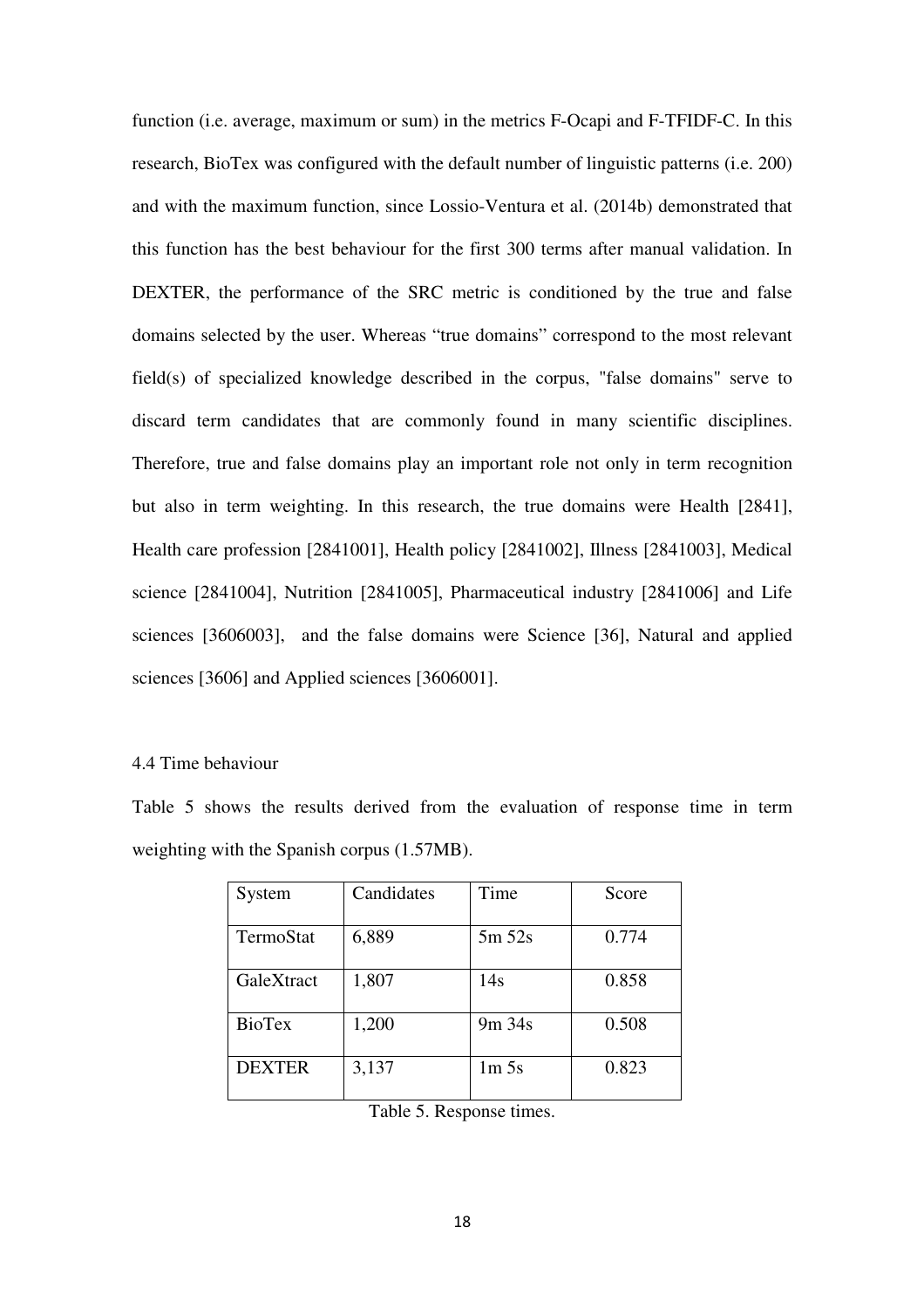It can be concluded that time behaviour is primarily affected by two factors, that is, by the approach to candidate extraction and, to a lesser extent, by the complexity of term weighting. On the one hand, TermoStat, GaleXtract and BioTex adopt a hybrid approach by employing TreeTagger for a POS-based selection of term candidates before statistical weighting, but DEXTER applies shallow lexical filters rather than elaborate morphosyntactic patterns. On the other hand, BioTex and DEXTER combine multiple metrics for term ranking—most of them on the basis of TF-IDF, whereas TermoStat and GaleXtract rely on conventional lexical association measures.

By way of a summary, Figure 1 graphically represents the evaluation of the external quality of TermoStat, GaleXtract, BioTex and DEXTER.



Figure 1. Comparative evaluation of ATE systems.

# **5.** *Conclusions*

Within the FUNK Lab project, we have developed a virtual laboratory for natural language processing using analytical tools inspired in RRG, a functionally-oriented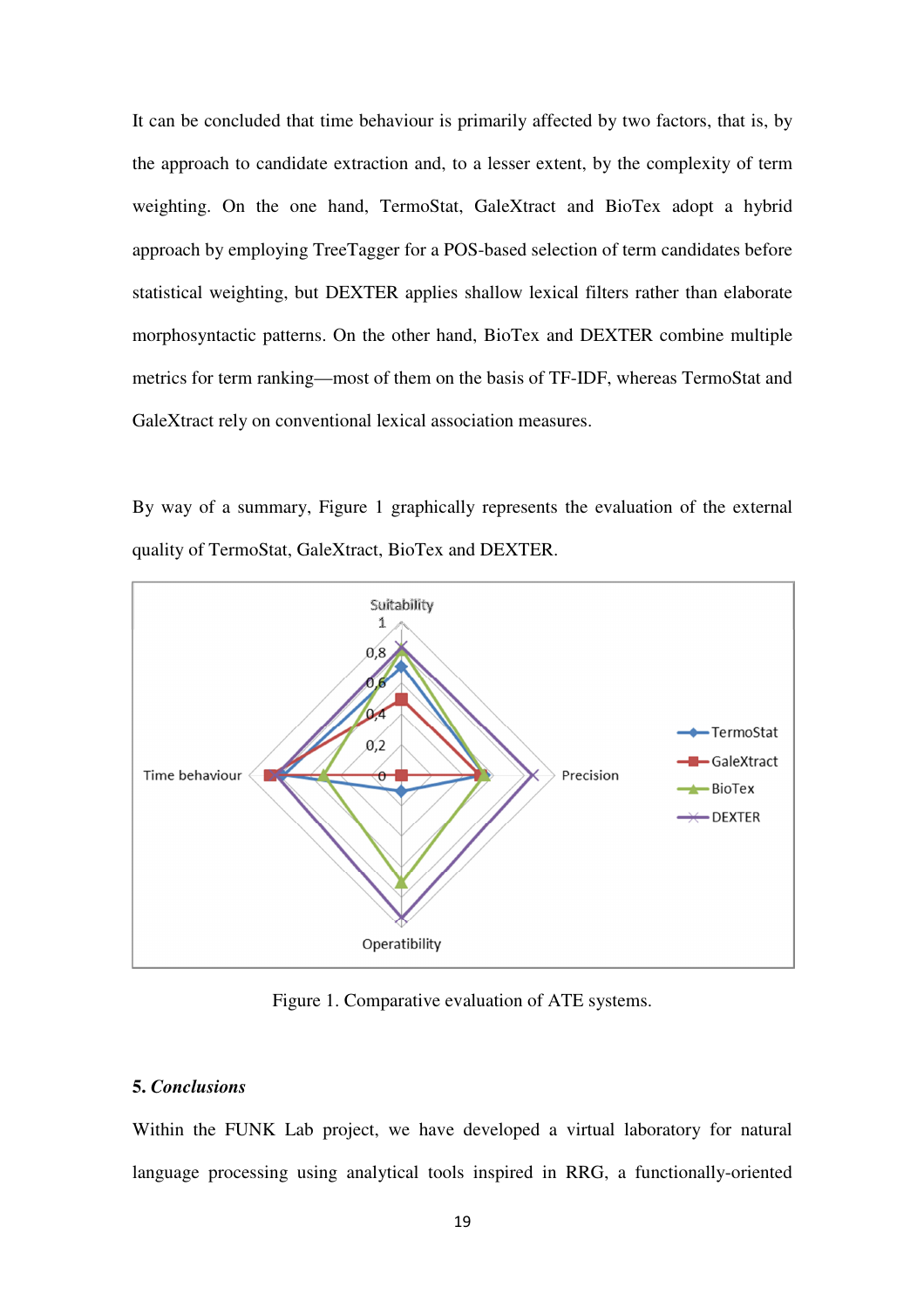linguistic paradigm. As part of this laboratory, a number of computational resources have been built, e.g. NAVIGATOR, DAMIEN, RONDA, CASPER, ARTEMIS and DEXTER. This paper offers an evaluation of the latter, which is an ATE system.

Indeed, the main goal of this research is to provide a more comprehensive framework for the evaluation of term extractors by enhancing previous proposals like Sauron (2002) and Zielinski and Safar (2005). Within this new framework, we perform a comparative analysis of DEXTER with the following three online open-access term extractors: TermoStat, GaleXtract and BioTex. The results obtained in terms of features such as suitability, operability, precision and time behavior conclude that DEXTER offers much better results than the other three, which are widely used within the linguistic community.

#### *Acknowledgements*

Financial support for this research has been provided by the Spanish Ministry of Economy, Competitiveness and Science, grant FFI2014-53788-C3-1-P.

# *References*

- Ahrenberg, L. 2009. Term extraction: A review. Retrieved from http://www.ida.liu.se/~lah/Publications/tereview\_v2.pdf
- Barcala, M., Domínguez-Noya, E., Gamallo, P., López, M., Moscoso, E., Rojo, G., Santalla, P., and Sotelo, S. 2007. A corpus and lexical resources for multi-word terminology extraction in the field of economy. In *Proceedings of the 3rd Language and Technology Conference*, Poznan, pp. 355-359.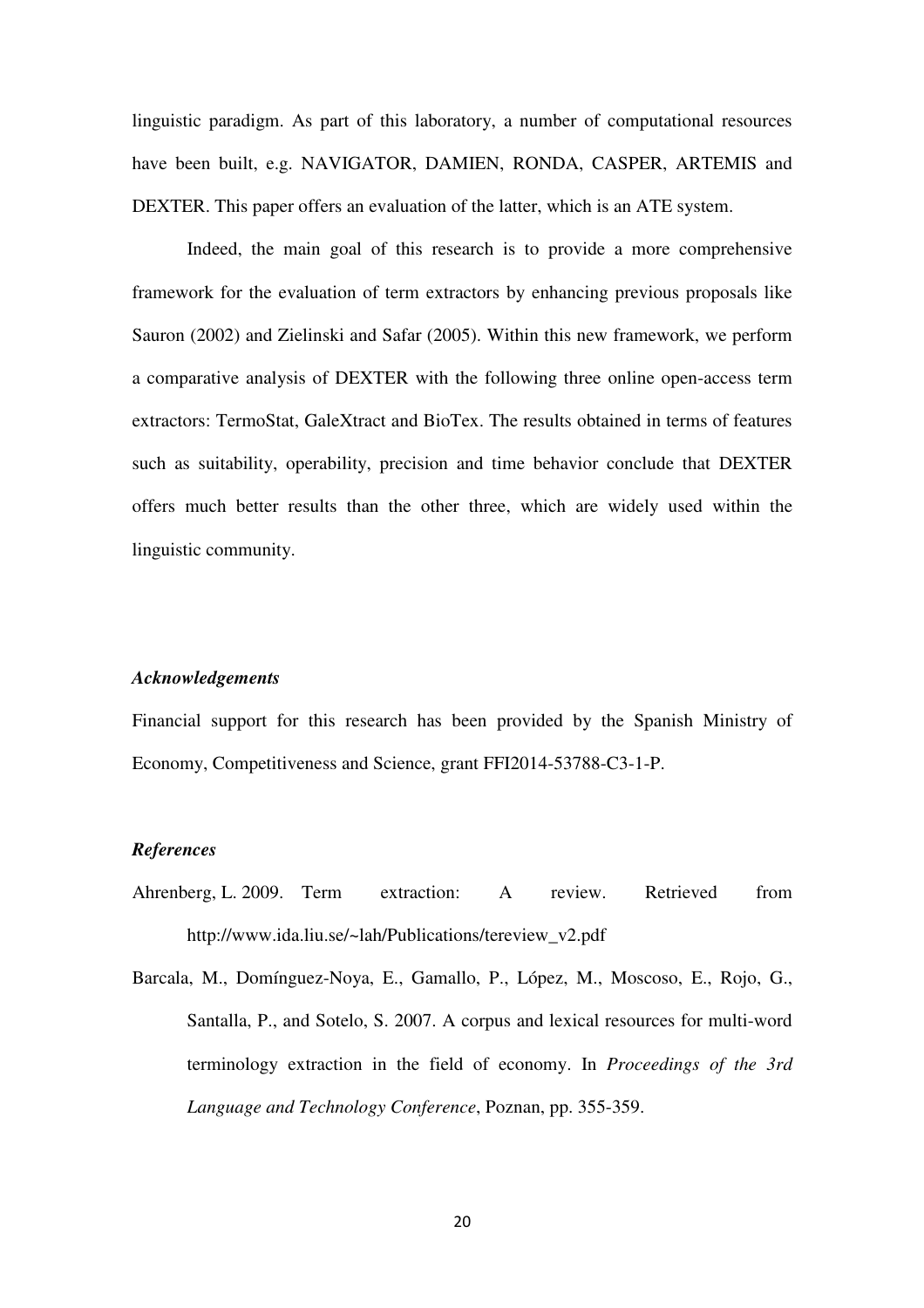- Bouamor, D., Semmar, N., and Zweigenbaum, P. 2012. Identifying bilingual multiword expressions for statistical machine translation. In *Proceedings of the 8th International Conference on Language Resources and Evaluation*. Istanbul: European Language Resources Association, pp. 674-679.
- Carrión Delgado, M. G. 2012. Extracción y análisis de unidades léxico-conceptuales del dominio jurídico: un acercamiento metodológico desde FunGramKB. *RaeL* 11: 25-39.
- Church, K.W., and Hanks, P. 1990. Word association norms, mutual information and lexicography. *Computational Linguistics* 6 (1): 22-29.
- Cortés, F. J. and R. Mairal 2016. "Building an RRG computational grammar" *Onomazein* (34), pp. 86-117.
- Diedrichsen, E. 2014. "A Role and Reference Grammar Parser for German" in Brian Nolan and Carlos Periñán-Pascual (eds): *Language Processing and Grammars*. Amsterdam/Philadelphia: John Benjamins, 105-142.
- Drouin, P. 2003. Term extraction using non-technical corpora as a point of leverage. *Terminology* 9 (1): 99-117.
- Dunning, T. 1994. Accurate methods for the statistics of surprise and coincidence. *Computational Linguistics* 19 (1): 61-74.
- EAGLES Work Group. 1999. *EAGLES evaluation of natural language processing systems*. Technical Report. Center for Sproktechnologi, Copenhague.
- Everitt, B. 1992. *The Analysis of Contingency Tables*. London: Chapman & Hall/CRC.
- Fan, X., Shimizu, N., and Nakagawa, H. 2009. Automatic extraction of bilingual terms from a Chinese-Japanese parallel corpus. In *Proceedings of the 3rd International Universal Communication Symposium*, pp. 41-45.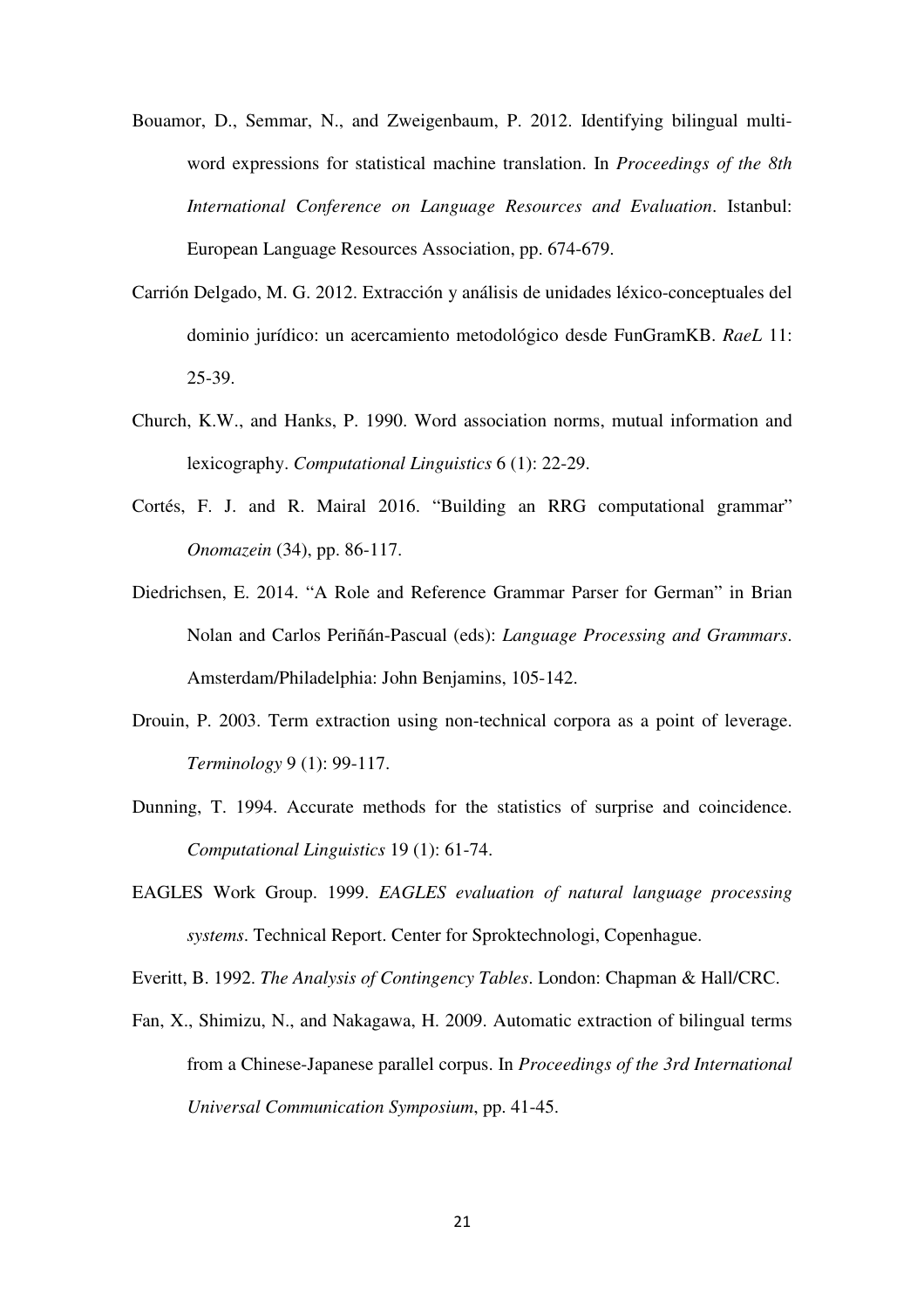- Felices Lago, A., and Ureña Gómez-Moreno, P. 2012. Fundamentos metodológicos de la creación subontológica en FunGramKB. *Onomázein* 26: 49-67.
- Gaizauskas, R., Paramita, M.L., Barker, E., Pinnis, M., Aker, A., and Pahisa Solé, M. 2015. Extracting bilingual terms from the Web. *Terminology* 21 (2): 205-236.
- Guest, E. 2009. "Parsing using the Role and Reference Grammar paradigm". [http://eprints.leedsbeckett.ac.uk/778/6/Parsing%20Using%20the%20Role%20a nd%20Reference%20Grammar%20Paradigm.pdf, accessed 19 February 2016].
- ISO/IEC 25010. 2011. *Systems and Software Engineering Systems and Software Quality Requirements and Evaluation (SQuaRE) – System and Software Quality Models*. Geneva: International Organization for Standardization International Electrotechnical Commission.
- ISO/IEC 9126-1. 2001. *Information Technology Software Product Quality. Part 1: Quality Model*. Geneva: International Organization for Standardization International Electrotechnical Commission.
- Lee, L., Aw, A., Zhang, M., and Li, H. 2010. EM-based hybrid model for bilingual terminology extraction from comparable corpora. In *Proceedings of the 23rd International Conference on Computational Linguistics*, pp.639-646.
- Lee, J., and Paek, I. 2014. In search of the optimal number of response categories in a rating scale. *Journal of Psychoeducational Assessment* 32: 663-673.
- Lefever, E., Macken, L., and Hoste, V. 2009. Language-independent bilingual terminology extraction from a multilingual parallel corpus. In *Proceedings of the 12th Conference of the European Chapter of the Association for Computational Linguistics*, Athens, pp. 496-504.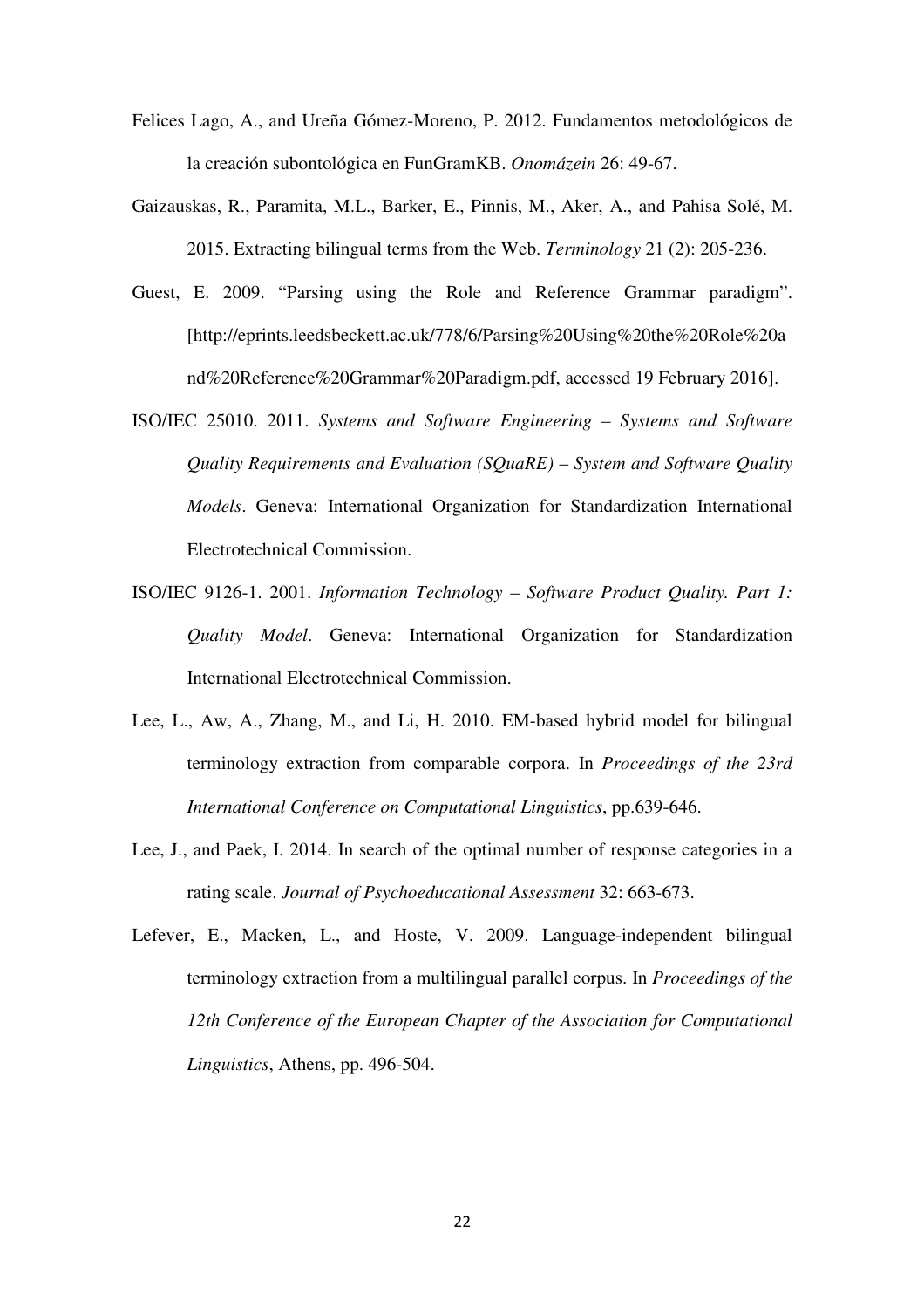- Lossio-Ventura, J.A., Jonquet, C., Roche, M., and Teisseire M. 2014a. BioTex: a system for biomedical terminology extraction, ranking and validation. In *Proceedings of the 13th International Semantic Web Conference*, pp. 157-160.
- Lossio-Ventura, J.A., Jonquet, C., Roche, M., and Teisseire M. 2014b. Towards a mixed approach to extract biomedical terms from text corpus. *International Journal of Knowledge Discovery in Bioinformatics* 4 (1): 1-15.
- Lossio-Ventura, J.A., Jonquet, C., Roche, M., and Teisseire M. 2014c. Yet another ranking function to automatic multi-word term extraction. In *Proceedings of the 9th International Conference on Natural Language Processing*, Warsaw.
- Mairal-Usón, R., Lilian Guerrero and Carlos González (eds.), 2012. *El funcionalismo en la teoría lingüística. La Gramática del Papel y la Referencia. Introducción, avances y aplicaciones*. Madrid: Akal.
- Mairal-Usón, R., and Periñán-Pascual, C. 2009. The anatomy of the lexicon component within the framework of a conceptual knowledge base. *Revista Española de Lingüística Aplicada* 22: 217-244.
- Nagao, M., Mizutani, M., and Ikeda, H. 1976. An automated method of the extraction of important words from Japanese scientific documents. *Transactions of the Information Processing Society of Japan* 17 (2): 110-117.
- Nolan, B. and C. Periñán-Pascual (eds.), 2014 *Language Processing and Grammars*. Amsterdam: John Benjamins.
- Nolan, B. and Y. Salem, 2011. "UniArab: RRG Arabic-to-English machine translation" in Wataru Nakamura (ed.): *New Perspectives in Role and Reference Grammar.*  Newcastle upon Tyne: Cambridge Scholars, 312-346.
- Park, Y., Byrd, R. J., and Boguraev, B. 2002. Automatic glossary extraction: beyond terminology identification. In *Proceedings of the 19th International Conference*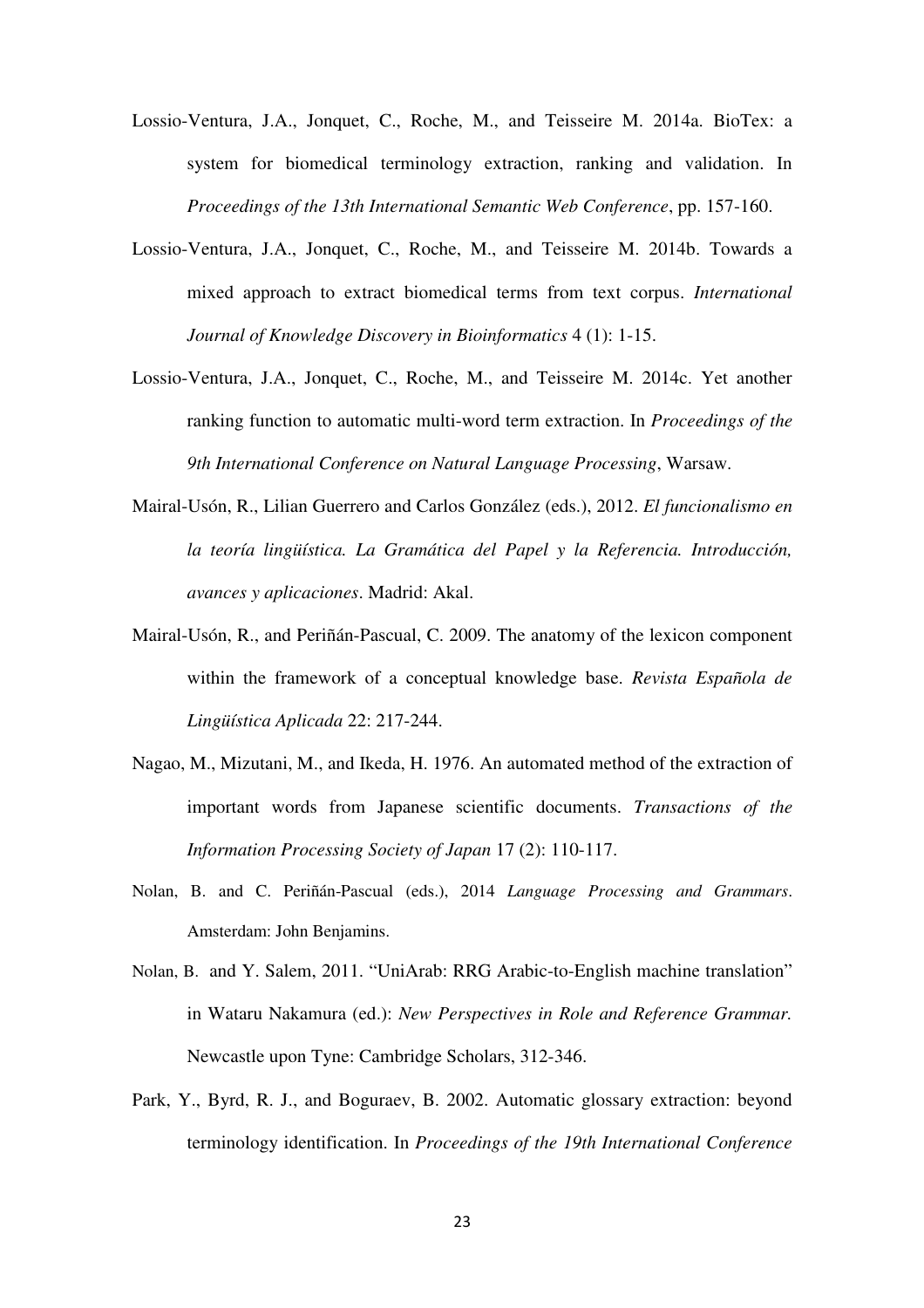*on Computational Linguistics*. Taipei: Howard International House and Academia Sinica, pp. 1-7.

- Periñán-Pascual, C. 2013. A knowledge-engineering approach to the cognitive categorization of lexical meaning. *VIAL: Vigo International Journal of Applied Linguistics* 10: 85-104.
- Periñán-Pascual, C. 2015. The underpinnings of a composite measure for automatic term extraction: the case of SRC. *Terminology* 21 (2): 151-179.
- Periñán-Pascual, C., and Arcas Túnez, F. 2004. Meaning postulates in a lexicoconceptual knowledge base. In *Proceedings of the 15th International Workshop on Databases and Expert Systems Applications*. Los Alamitos: Institute of Electrical and Electronics Engineers, pp. 38-42.
- Periñán-Pascual, C., and Arcas Túnez, F. 2005. Microconceptual-Knowledge Spreading in FunGramKB. In *Proceedings of the 9th IASTED International Conference on Artificial Intelligence and Soft Computing*. Anaheim-Calgary-Zurich: ACTA Press, pp. 239-244.
- Periñán-Pascual, C., and Arcas Túnez, F. 2007. Cognitive modules of an NLP knowledge base for language understanding. *Procesamiento del Lenguaje Natural* 39: 197-204.
- Periñán-Pascual, C., and Arcas Túnez, F. 2010. Ontological commitments in FunGramKB. *Procesamiento del Lenguaje Natural* 44: 27-34.
- Periñán-Pascual, C., and Arcas Túnez, F. 2014. La ingeniería del conocimiento en el dominio legal: La construcción de una Ontología Satélite en FunGramKB. *Revista Signos: Estudios de Lingüística* 47 (84): 113-139.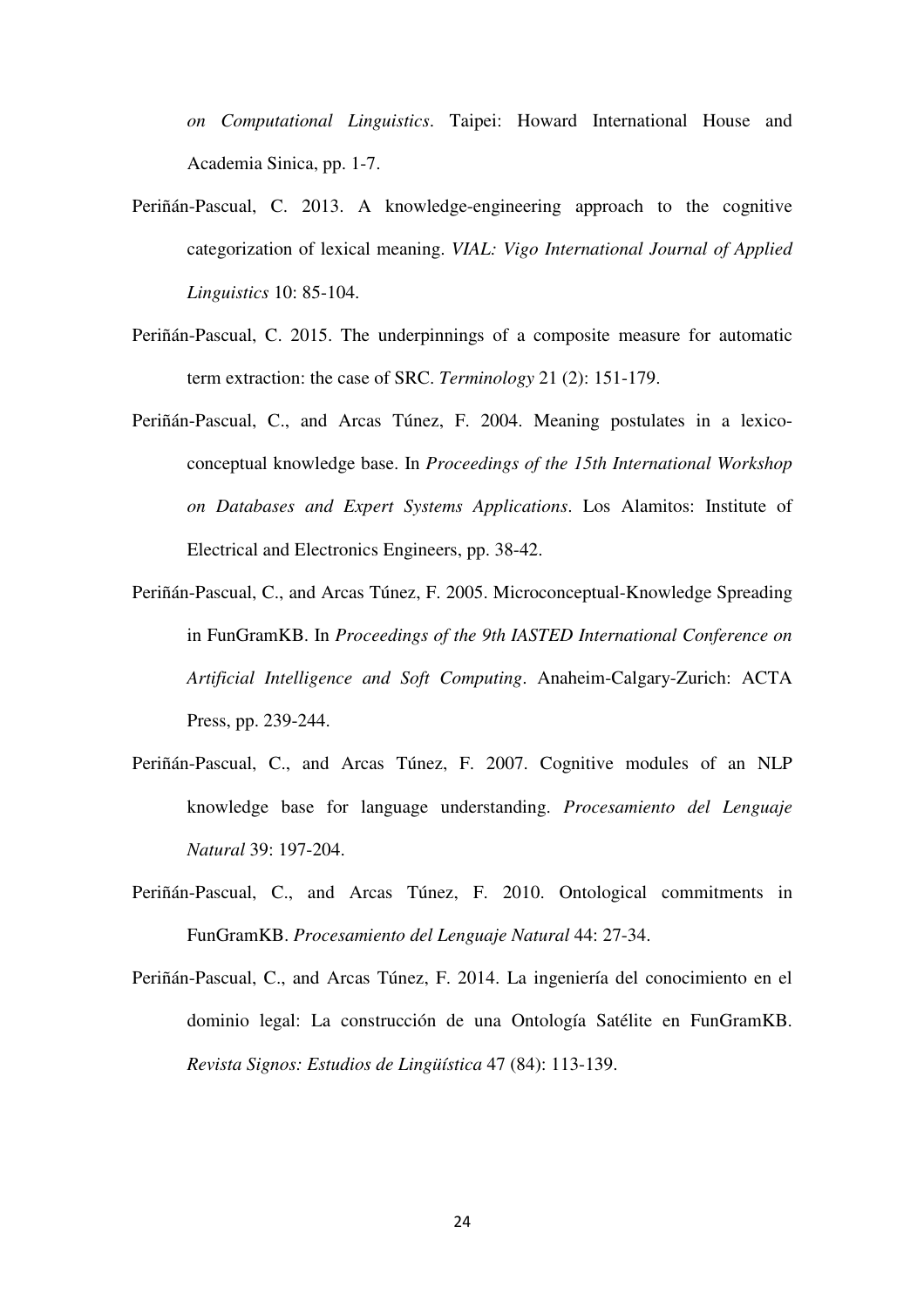- Preston, C.C., and Colman, A.M. 2000. Optimal number of response categories in rating scales: reliability, validity, discriminating power, and respondent preferences. *Acta Psychologica* 104: 1-15.
- Saaty, T. L. 1977. A scaling method for priorities in a hierarchichal structure. *Journal of Mathematical Psychology* 15: 234-281.
- Saaty, T. L. 1980. *The Analytic Hierarchy Process*. New York: McGraw-Hill.
- Salem, Y., A. Hensman and B. Nolan, 2008. "Towards Arabic to English machine translation", *ITB Journal* 17, 20–31.
- Sauron, V. 2002. Tearing out the terms: evaluating term extractors. In *Proceedings of the Aslib Conference Translating and the Computer 24*. London: The Association for Information Management, pp. 1-18.
- Silva, J.F., and Lopes, G.P. 1999. A local maxima method and a fair dispersion normalization for extracting multiword units. In *Proceedings of the 6th Meeting on the Mathematics of Language*, Orlando, pp. 369-381.
- Tzeng, G. H., and Huang, J. J. 2011. *Multiple Attribute Decision Making: Methods and Applications*. Boca Raton: CRC Press.
- Van Valin, Robert D. Jr. 2005: *Exploring the Syntax-Semantics Interface*. Cambridge: Cambridge University Press.
- Van Valin, R.D. Jr and R. Mairal Usón 2014. "Interfacing the Lexicon and an Ontology in a Linking Algorithm" In M. Ángeles Gómez, F. Ruiz de Mendoza y F. Gonzálvez-García (eds.) *Theory and Practice in Functional-Cognitive Space.*  Amsterdam: John Benjamins, pp. 205-228
- Zielinski, D., and Safar, Y. R. 2005. T-survey 2005: An online survey on terminology extraction and terminology management. In *Proceedings of the Aslib Conference*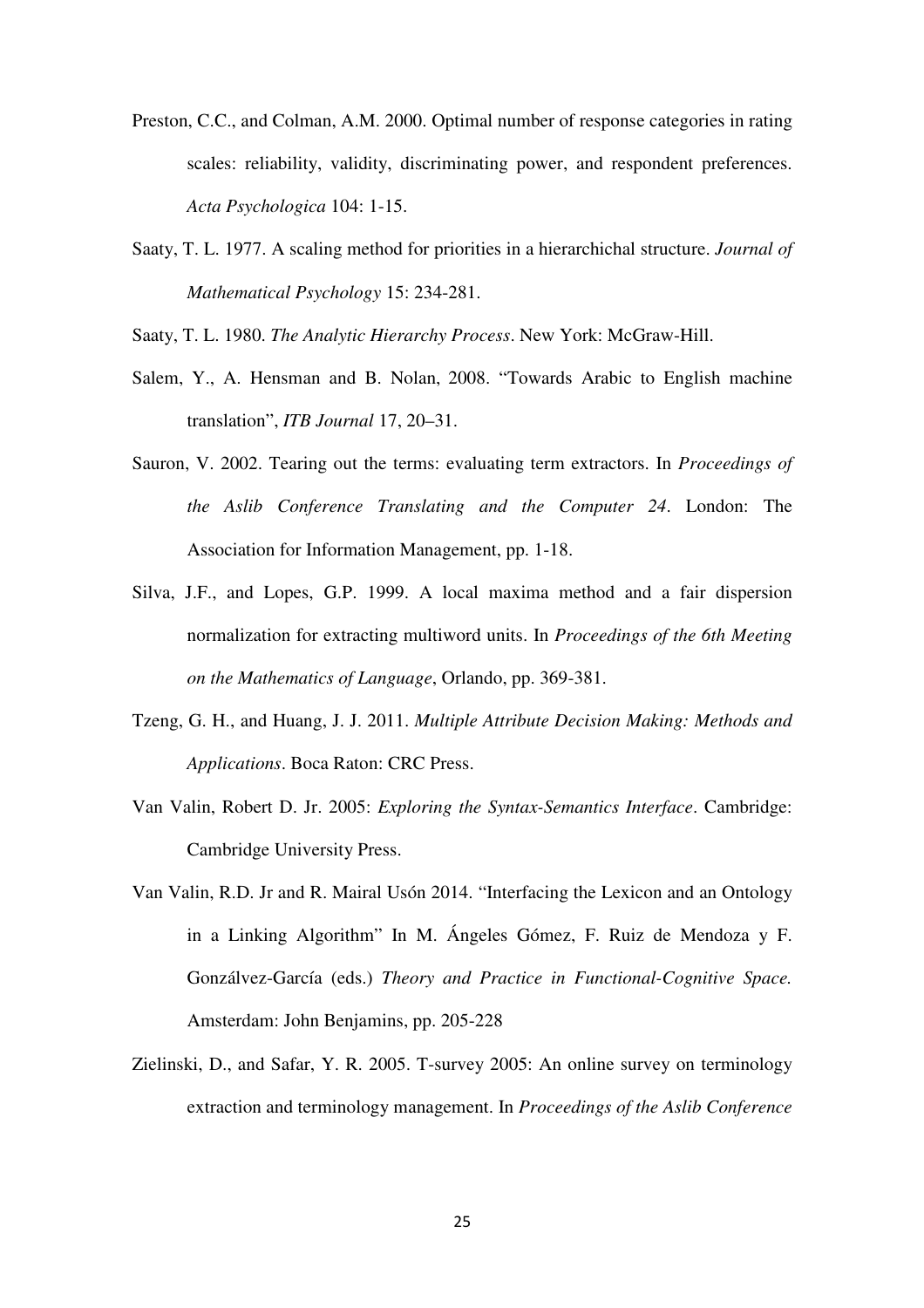*Translating and the Computer 27*. London: The Association for Information Management, pp. 1-27.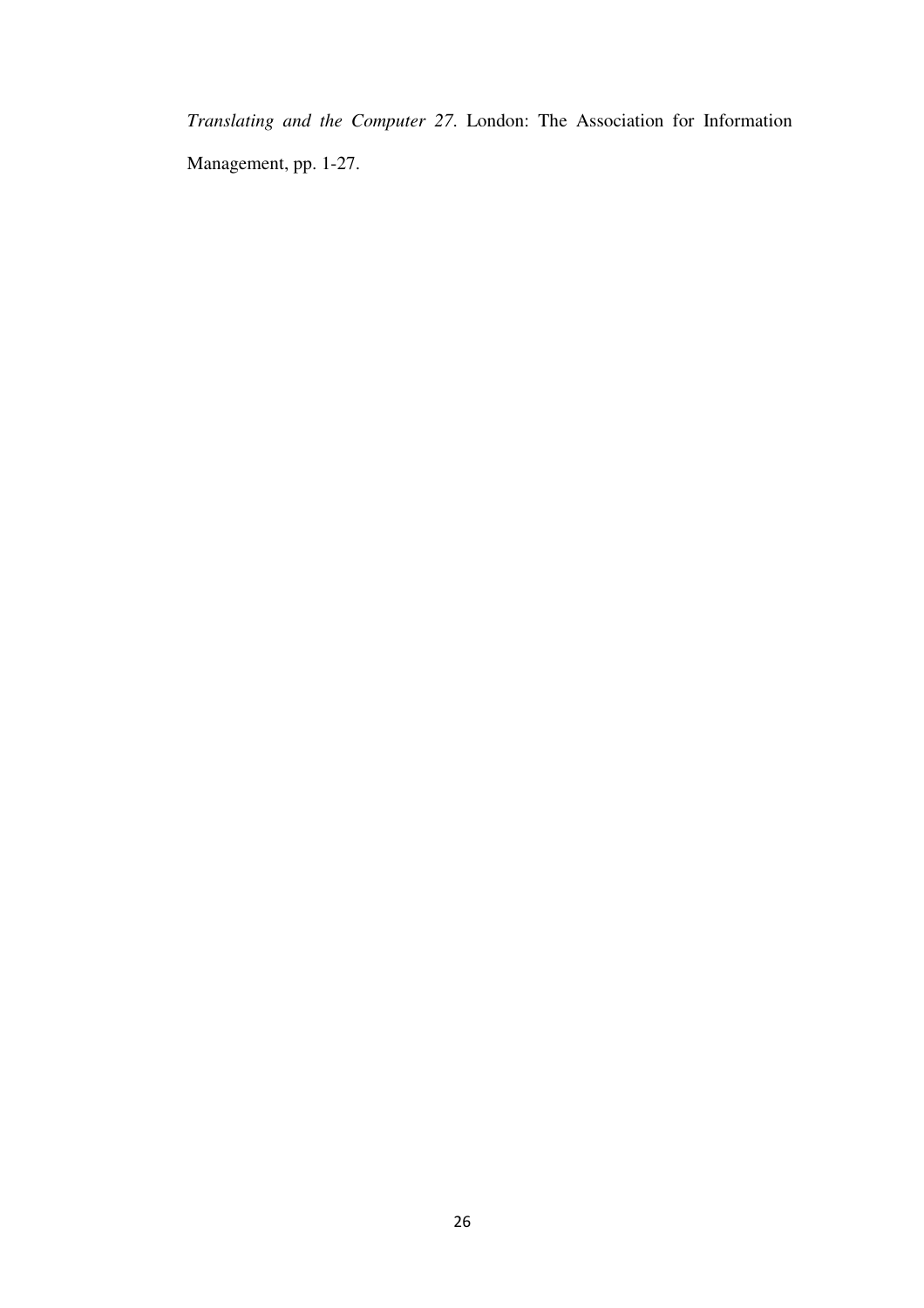# **Appendix A. Questions in the survey.**

|           | Attribute                   | Question                                              |
|-----------|-----------------------------|-------------------------------------------------------|
| SU        | A1- Corpus language         | Q1- How many languages can the term extractor         |
|           |                             | process?                                              |
| SU        | A2- Corpus size             | Q2- Is there a maximum size of the corpus?            |
| SU        | A3- Input file format       | Q3- Which is the format of input files (i.e. corpus   |
|           |                             | documents)?                                           |
| SU        | A4- Input specification     | Q4- When compiling the corpus, can the user           |
|           |                             | record some information about every document?         |
| SU        | A5- Output file format      | Q5- Which is the format of output files (i.e. list of |
|           |                             | terms)?                                               |
| SU        | A6- Output specification    | Q6- Together with the terms, can the user also        |
|           |                             | obtain their weights?                                 |
| SU        | A7- Output format           | Q7- Which is the format of term candidates?           |
| SU        | A8- Ngram type              | Q8- Which type of ngrams do term candidates take      |
|           |                             | the form of?                                          |
| SU        | A9- Functionality interface | Q9- Which type of interface is used?                  |
| SU        | A10- Term validation        | Q10- Can the term extractor help the user validate    |
|           |                             | term candidates (e.g. with a reference list)?         |
| SU        | A11- Term search            | Q11- Can the user retrieve the context of a given     |
|           |                             | term? (If No, skip $Q12$ )                            |
| SU        | A11- Term search            | Q12- Can the user build regex-based queries?          |
| <b>PR</b> | A12- Precision              | Q13- What is the precision of the term extractor?     |
| <b>OP</b> | A13- Input recovery         | Q14- Can the user recover the input (i.e. corpus      |
|           |                             | documents)?                                           |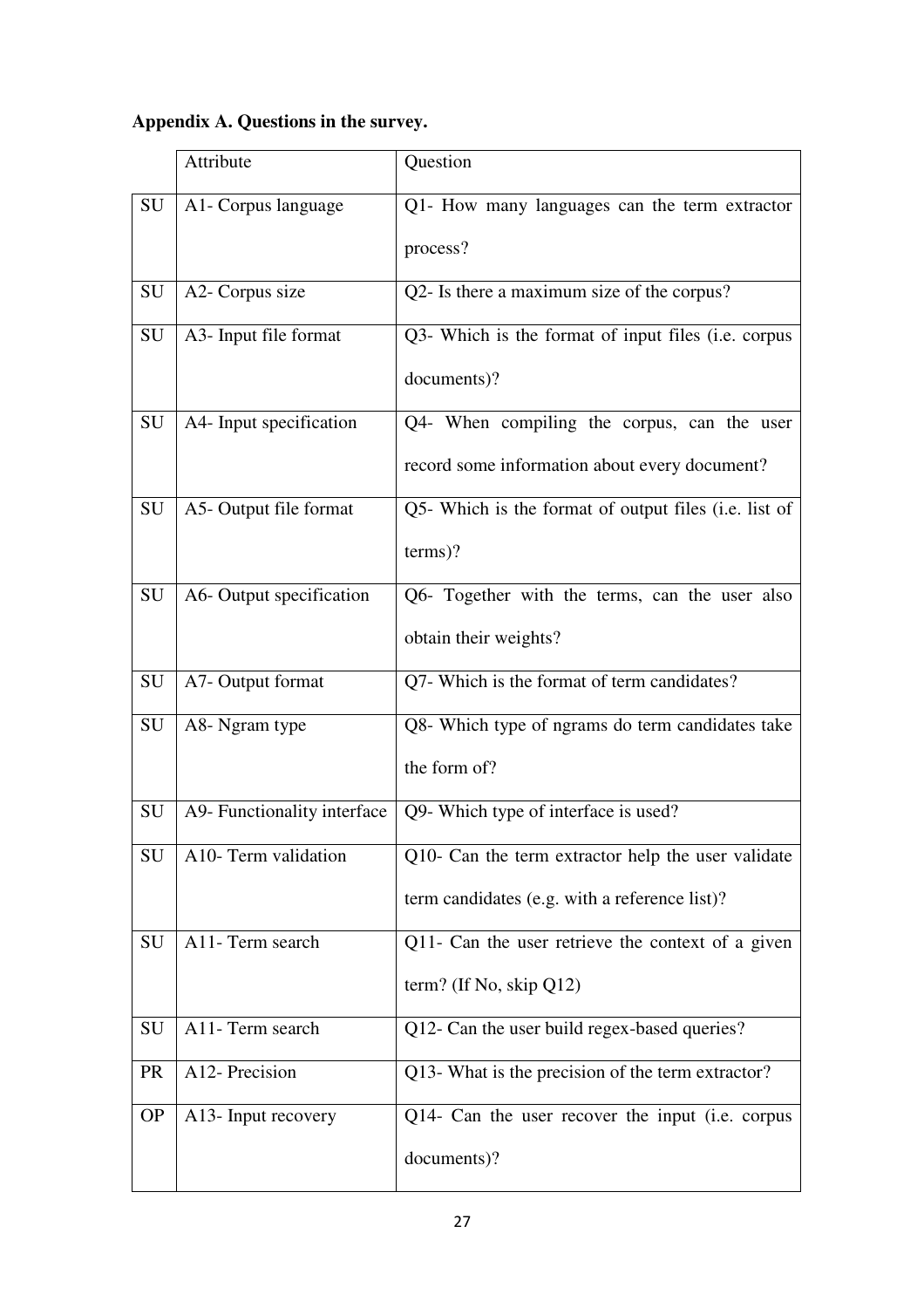| <b>OP</b> | A14- Input management              | Q15- In a given terminological project, can the user |
|-----------|------------------------------------|------------------------------------------------------|
|           |                                    | update the corpus? (If No, skip $Q16-Q18$ )          |
| <b>OP</b> | A <sub>14</sub> - Input management | Q16- Can the user add new documents?                 |
| <b>OP</b> | A <sub>14</sub> - Input management | Q17- Can the user delete documents?                  |
| <b>OP</b> | A <sub>14</sub> - Input management | Q18- Can the user modify existing documents?         |
| <b>OP</b> | A15- Metric adaptability           | Q19- Can the term-extraction metric be configured    |
|           |                                    | for a better performance of the system?              |
| TB        | A <sub>16</sub> -Response time     | Q20- Once the corpus has been uploaded, how long     |
|           |                                    | does it take to extract term candidates from that    |
|           |                                    | corpus?                                              |

 $SU =$  suitability;  $PR =$  precision;  $OP =$  operability;  $TB =$  time behaviour.